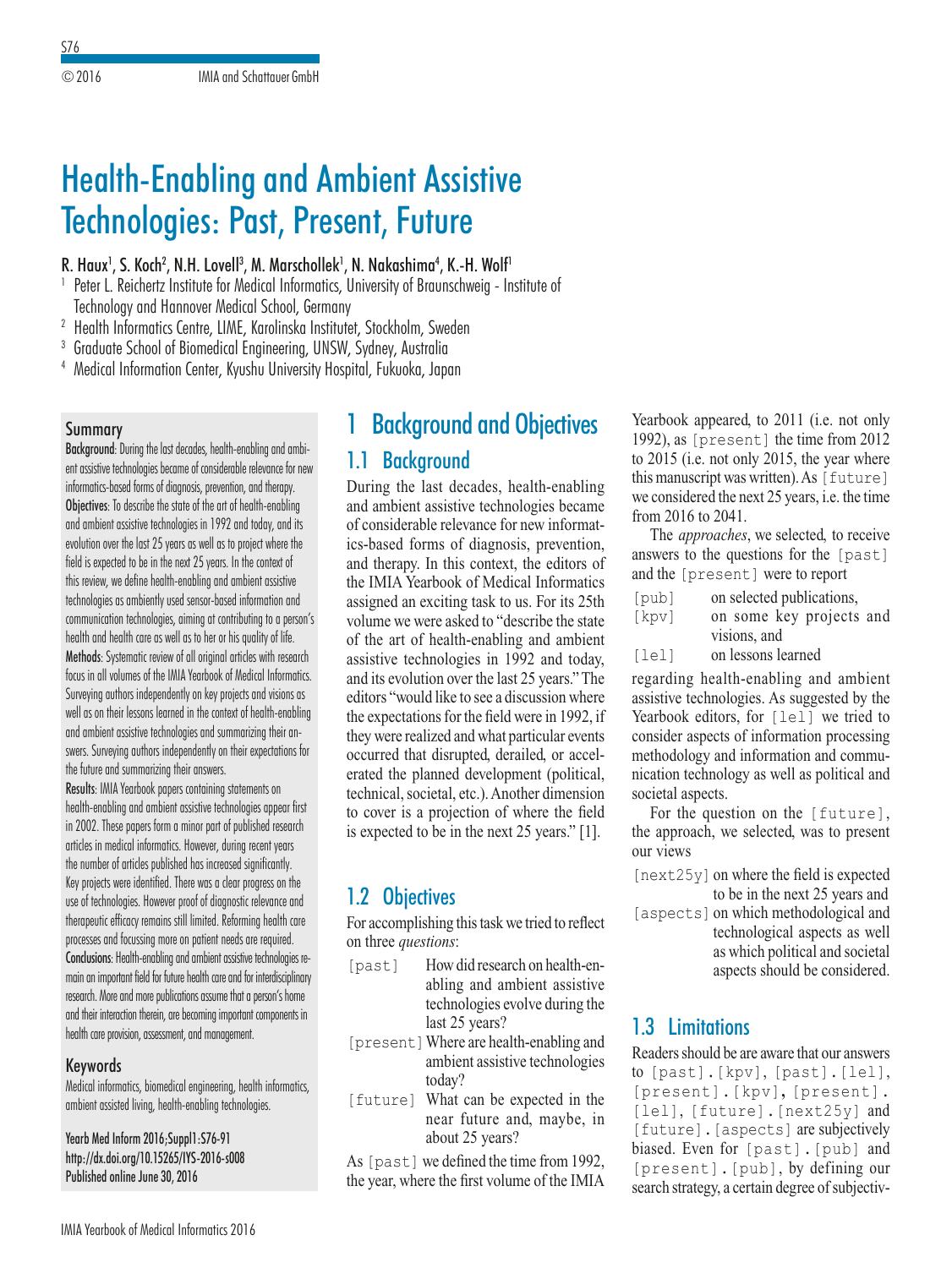ity cannot be avoided. Also, we will mainly focus on research in this field, and less so on practice and education.

## 1.4 Structure

Before presenting our answers to questions [past] in section 4 and [present] in section 5, with respective sections for [pub], [kpv] and [lel], and to [future] in section 6, with sections for [next25y] and [aspects], we had to define our understanding of the term health-enabling and ambient assistive technologies in section 2. The methods we chose, on how to obtain answers to the three questions with its respective approaches, are presented in section 3.

## 2 What are Health-Enabling and Ambient Assistive Technologies?

## 2.1 What they are

Health-enabling and ambient assistive technologies are, according to our understanding, ambiently used sensor-based information and communication technologies, aiming at contributing to a person's health and health care as well as to her or his quality of life.

## 2.2 Synonymous Terms

Synonymous or at least very close terms in this context are, in our opinion, the terms ambient assisted living for health care [2], ambient assistive technologies for health care [3], ambient intelligence for health care [4], health-enabling technologies [3], pervasive computing technologies for health care [5], pervasive health [6], pervasive health care [7], smart home technologies for health care [8], and ubiquitous health care (uHealth, [9]).

## 2.3 Objectives and Users

As mentioned in section 2.1, health-enabling and ambient assistive technologies intend to contribute to a person's health and health care as well as to her or his quality of life [10]. Often such persons do or may in the future suffer from functional impairments. These impairments can be related to advanced age [11].

Criteria for contributing to health care may be that these technologies contribute to make care affordable, efficient, and/or of high-quality. Quality of life often includes as a major aspect self-determined and self-sufficient (autonomous) life styles, while informational self-determination and data privacy are preserved. Further, these technologies help to enable social inclusion in spite of impairments as well as a life with dignity.

In supporting new ways of living and new ways of care (Figure 1, from [12], p. 86), health-enabling and ambient assistive technologies intend to support activities of health care and of preventive health [13]. Tools based on these technologies may be

used by the respective person herself or himself, by health care professionals (nurses, physicians, ...), and/or by informal care givers (close persons, relatives, ...), who are taking care of this person.

## 2.4 Ambience, Sensors and Services

Ambiently, as mentioned in section 2.1, means that sensors are typically used either

- in persons' living environments such as homes (with room-based sensors, e.g. for motion analysis) or in other daily environments of persons like e.g. cars, workplaces, or shopping centers. Or they are used
- on a person's body (with body-based sensors, e.g. for acceleration measurement). Such body-based sensors can even be immersive or implanted (e.g. in pace makers or in knee prostheses).



**Fig. 1** The double circle: new ways of living and new ways of health care supported by health-enabling and ambient assistive technologies (from [12], p. 86).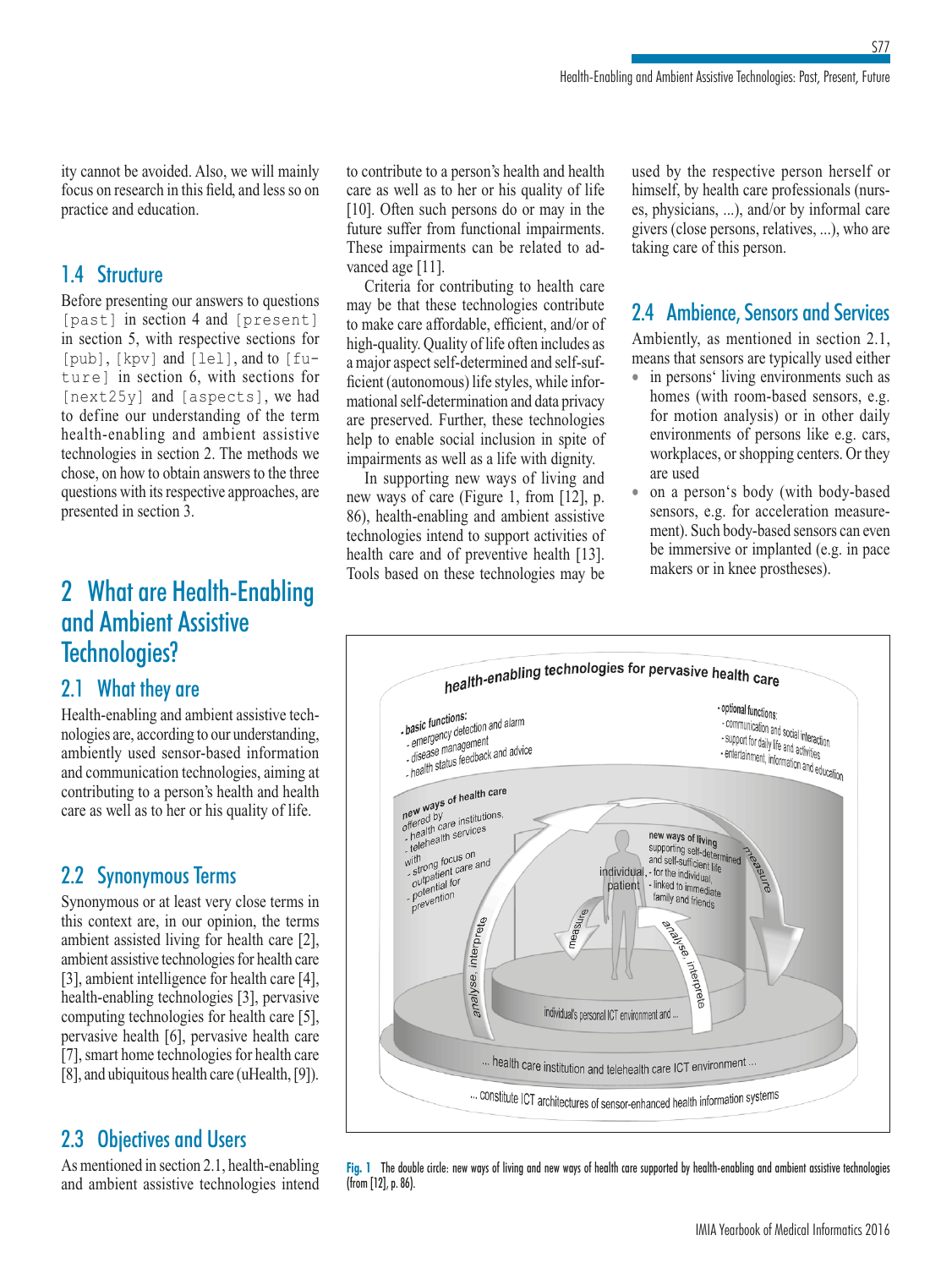By using sensors a variety of signals can be measured, e.g. acoustic, video, bioelectric (like cardiac signals), optical, pressure, and temperature signals like body temperature [14, 15]. Most activities of daily living can be recorded using for example door contact switches, motion sensors, power meters, and vibration sensors (e.g. in drawers). Last but not least wearable acceleration sensors and/ or sensors for identifying a person's location (e.g. via GPS) are of importance in this context. Many of these sensors are inexpensive. Sometimes they are already available in existing tools like mobile phones.

Basic services being supported by health-enabling and ambient assistive technologies are

- emergency detection and notification (e.g. for fall detection, [16, 17]),
- disease management (usually for chronic diseases, e.g. coronary artery disease, and often based on measuring and analyzing activities of daily living) and
- health status feedback and advice (consultation [18]).

These services may be accompanied by supporting non-health related 'social' services like communication and social interaction tools (with peers, close persons, relatives, care givers, ...), and/or general services supporting daily life through education, entertainment, information, and wellness management ([12], pp. 82-83, [19]).

### 2.5 Health Information Systems and Electronic Health Records

Health-enabling and ambient assistive technologies should also be viewed as components of health information systems (HIS), which support health care processes ([20] chapter 4). In HIS terminology these tools are certain computer-based application systems, which are installed on physical subsystems like computer systems and support specific services (as mentioned in section 2.3). Such services are in the context of HIS usually called (enterprise) functions.

As such application systems on the physical layer include sensors, HIS using such tools are called sensor-enhanced HIS [21, 22]. As for the functions, listed in section 2.3, usually more than one health care institution is involved and since a person's home is typically also included, such HIS are also denoted as transinstitutional HIS ([20] section 4.3, [22]).

Data from such health-enabling and ambient assistive technology tools and findings based on these data (which may be derived automatically, semi-automatically, or manually) may or perhaps should become part of a person's electronic health record [23]. The applications must be understood as informatics diagnostics and informatics therapeutics tools ([24], p. 606).

### 2.6 What They Are not

Health-enabling and ambient assistive technologies differ

- from ambient assisted living, ambient intelligent, pervasive, ubiquitous and/or smart home technologies (although having been mentioned in section 2.2), if no contribution to a person's health and health care or her or his quality of life is intended;
- from 'conventional' information and communication technologies as well as from technologies used in eHealth [25, 26, 27], mHealth [28], telemedicine/ telehealth [29, 30], and/or telemonitoring [31, 32] where sensors are not used in an ambient way as described in section 2.4;
- from sensor-based tools for wellness management, if these tools are primarily used for lifestyle and sports and if they are not related to health care or to preventive health [28].

Certainly there are grey zones in differentiating health-enabling and ambient assistive technologies from some technologies mentioned above.

## 3 Methods

### 3.1 Overview

To receive answers to the questions stated we chose the *methods* presented in table 1. The report on selected publications (in sections 4.1 and 5.1) can be regarded as systematic review according to the PRISMA statement [33].

## 3.2 How Publications Were Selected Articles Included

For [pub] all original research articles published in the IMIA Yearbook volumes 1 (in 1992) to 24 (in 2015) were included in our search. These papers had a clear focus on research and were

- either original articles written for a Yearbook volume (e.g. IMIA Yearbook reviews, surveys, but also keynotes, prefaces, working group contributions<sup>1</sup>, as well as IMIA award articles)
- or original articles having been published first elsewhere and having been selected as 'best papers' (and until 2005 also reprinted) in a Yearbook volume.

We excluded articles from our search, if they were assigned as comments, editorials, introductions, obituaries, President's statements, reports about IMIA (and its members, working groups, etc.), reports about Medinfo conferences, synopses, as well as articles in codes of ethics, education<sup>2</sup>, history, in memoriam, and white paper sections.

A list of the included and excluded articles can be obtained upon request to the first author.

#### Articles Selected

From the included articles the authors (Table 1) independently selected those manuscripts, which covered health-enabling and ambient assistive technologies as defined in chapter 2.

To determine if a Yearbook article met the mentioned selection criterion, the content in the Yearbooks was used, which mostly (but not always) were the articles' full texts. IMIA Yearbooks are available in print for the years 1992 to 2013 and in electronic form since 2006<sup>3</sup>.

For selected manuscripts each of the respective authors wrote a brief summary. In case that an article had been selected by

if they were published as original articles, i.e. since IMIA Yearbook 2011

<sup>2</sup> usually two sections per Yearbook, with varying names such as education, computer-supported education, education and consumer (health) informatics, education and training, and research and education

at http://www.schattauer.de/en/magazine/ subject-areas/journals-a-z/imia-yearbook, last access: November 28, 2015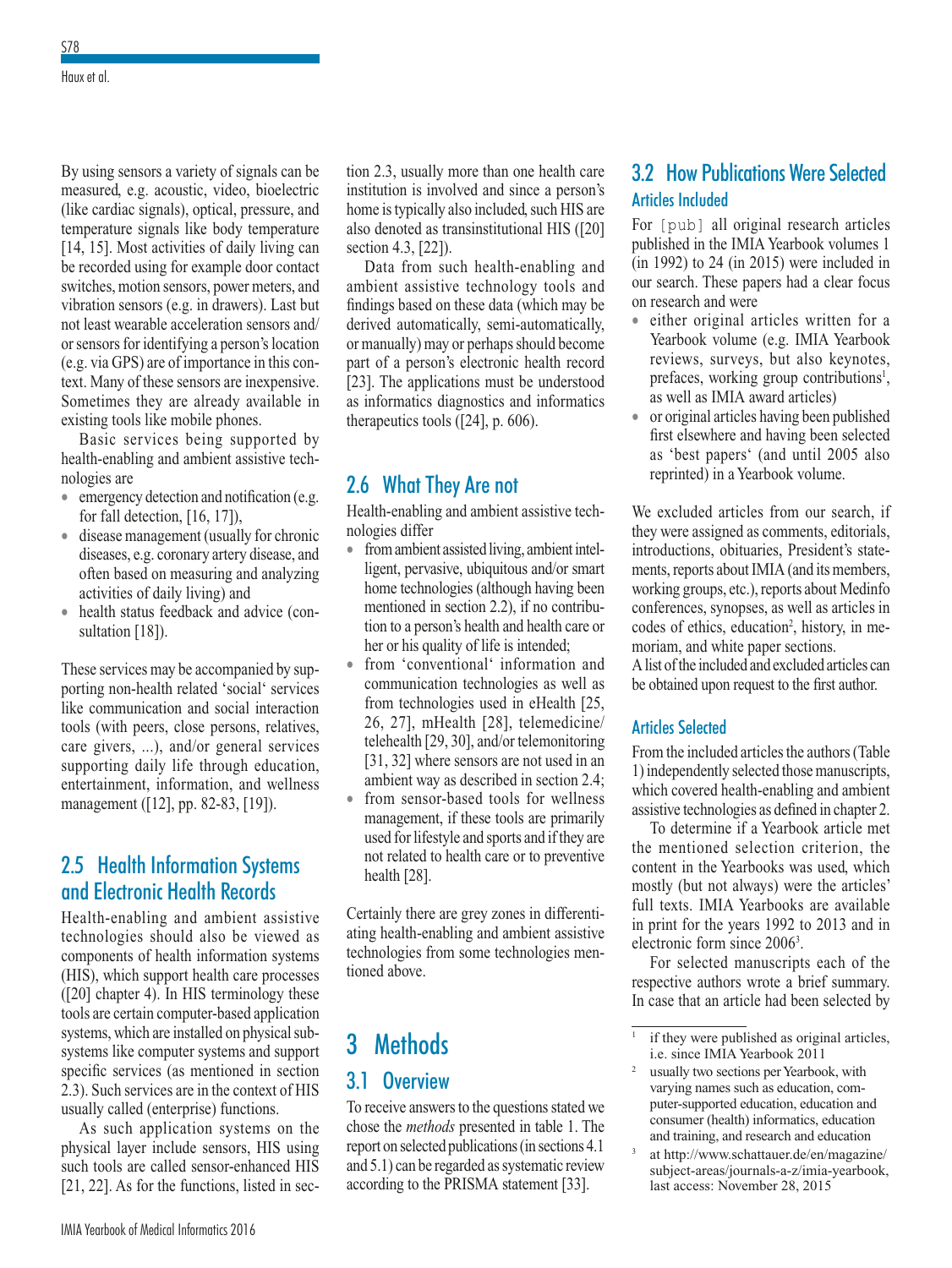| question                                                               | approach                                                                                                                                                                                                                                                                                                                                                                                                                                                                                                                                                                                                                                                         | abbr. (sect.)                |     | Method                                                 | time           | auth.             |
|------------------------------------------------------------------------|------------------------------------------------------------------------------------------------------------------------------------------------------------------------------------------------------------------------------------------------------------------------------------------------------------------------------------------------------------------------------------------------------------------------------------------------------------------------------------------------------------------------------------------------------------------------------------------------------------------------------------------------------------------|------------------------------|-----|--------------------------------------------------------|----------------|-------------------|
| How did research on health-enabling                                    | To report on selected<br>publications.                                                                                                                                                                                                                                                                                                                                                                                                                                                                                                                                                                                                                           | [past]. [pub]<br>(4.1)       |     | Summarizing selected IMIA<br>Yearbook articles.        |                | M.M.<br>R.H.      |
| and ambient assistive technologies<br>evolve during the last 25 years? | To report on some key projects<br>and visions.                                                                                                                                                                                                                                                                                                                                                                                                                                                                                                                                                                                                                   | [past]. [kpv]<br>(4.2)       |     | Authors select up to three key<br>projects or visions. | 1992 - 2011    | all               |
|                                                                        | To report on lessons learned.<br>Authors provide up to three major<br>[past]. [lel]<br>lessons learned.<br>(4.3)<br>Summarizing selected IMIA<br>To report on selected<br>[present]. [pub]<br>Yearbook articles.<br>(5.1)<br>publications.<br>To report on some key projects<br>Authors select up to three key<br>[present]. [kpv]<br>and visions.<br>(5.2)<br>projects or visions.<br>To report on lessons learned.<br>Authors provide up to three major<br>[present]. [lel]<br>lessons learned.<br>(5.3)<br>Authors describe their views.<br>To present views on where the<br>[future]. [next25y]<br>field is expected to be in the<br>(6.1)<br>next 25 years. |                              | all |                                                        |                |                   |
| Where are health-                                                      |                                                                                                                                                                                                                                                                                                                                                                                                                                                                                                                                                                                                                                                                  |                              |     |                                                        |                | $K.-H.W.$<br>R.H. |
| enabling and ambient assistive<br>technologies today?                  |                                                                                                                                                                                                                                                                                                                                                                                                                                                                                                                                                                                                                                                                  |                              |     |                                                        | $2012 - 2015$  | all               |
|                                                                        |                                                                                                                                                                                                                                                                                                                                                                                                                                                                                                                                                                                                                                                                  |                              |     |                                                        | $\mathfrak{m}$ |                   |
| What can be<br>expected in the near future and                         |                                                                                                                                                                                                                                                                                                                                                                                                                                                                                                                                                                                                                                                                  |                              |     |                                                        |                | $\frac{1}{2}$     |
| perhaps in about 25 years?                                             | To present views on which<br>methodological and technolog-<br>ical aspects as well as which<br>political and societal aspects<br>should be considered.                                                                                                                                                                                                                                                                                                                                                                                                                                                                                                           | [future]. [aspects]<br>(6.1) |     | Authors describe their views.                          | $2016 - 2041$  | all               |

Table 1 Methods chosen (with time frames and responsible authors) to answer the three questions raised and presented with their respective approaches and references to the sections, where results are presented. Abbreviations were introduced in section 1.

both authors, it was included in the set of selected articles, and the two summaries were merged and edited.

In case that only one author selected an article, the authors reached consensus on whether the article should be selected or not. If yes, the available summary was either used as written or edited.

### 3.3 How Key Projects, Visions, Lessons Learned, and Expectations on Future Aspects Were Compiled

For [kpv] all authors were independently asked:

*"Please select up to three key projects and/or visions (with references) regarding health-enabling and ambient assistive technologies* 

- *[past] in the time from 1992 to 2011 and*
- *[present] in the time from 2012 to 2015*

*and please report briefly why these projects or visions had been of importance. Key projects and visions can be by other persons (research groups, ...) or by you (e.g. on projects where you were/are part of the respective research group)."* 

For [lel] all authors were independently asked:

*"Please list up to three lessons you learned regarding health-enabling and ambient assistive technologies* 

- *[past] in the time from 1992 to 2011 and*
- *[present] in the time from 2012 to 2015.*

*Please consider aspects of information processing methodology and information and communication technology as well as political and societal aspects."*

For [next25y] all authors were independently asked:

*"Please describe briefly the anticipated changes to the field of health-enabling and ambient assistive technologies in the next 25 years, i.e. in the time from 2016 to 2041."* 

For [aspects] all authors were independently asked:

*"Please describe briefly which methodological and technological aspects as well as which political and societal aspects should be considered in the next 25 years, i.e. in the time from 2016 to 2041."* 

After receiving the answers, the first author combined all results and edited them. As the answers varied in length, most were too long to be presented in detail and were shortened. Frequently, a presented topic was mentioned by more than one of the authors. Also, closely related topics were combined. For all texts presented here, approval was given by all authors.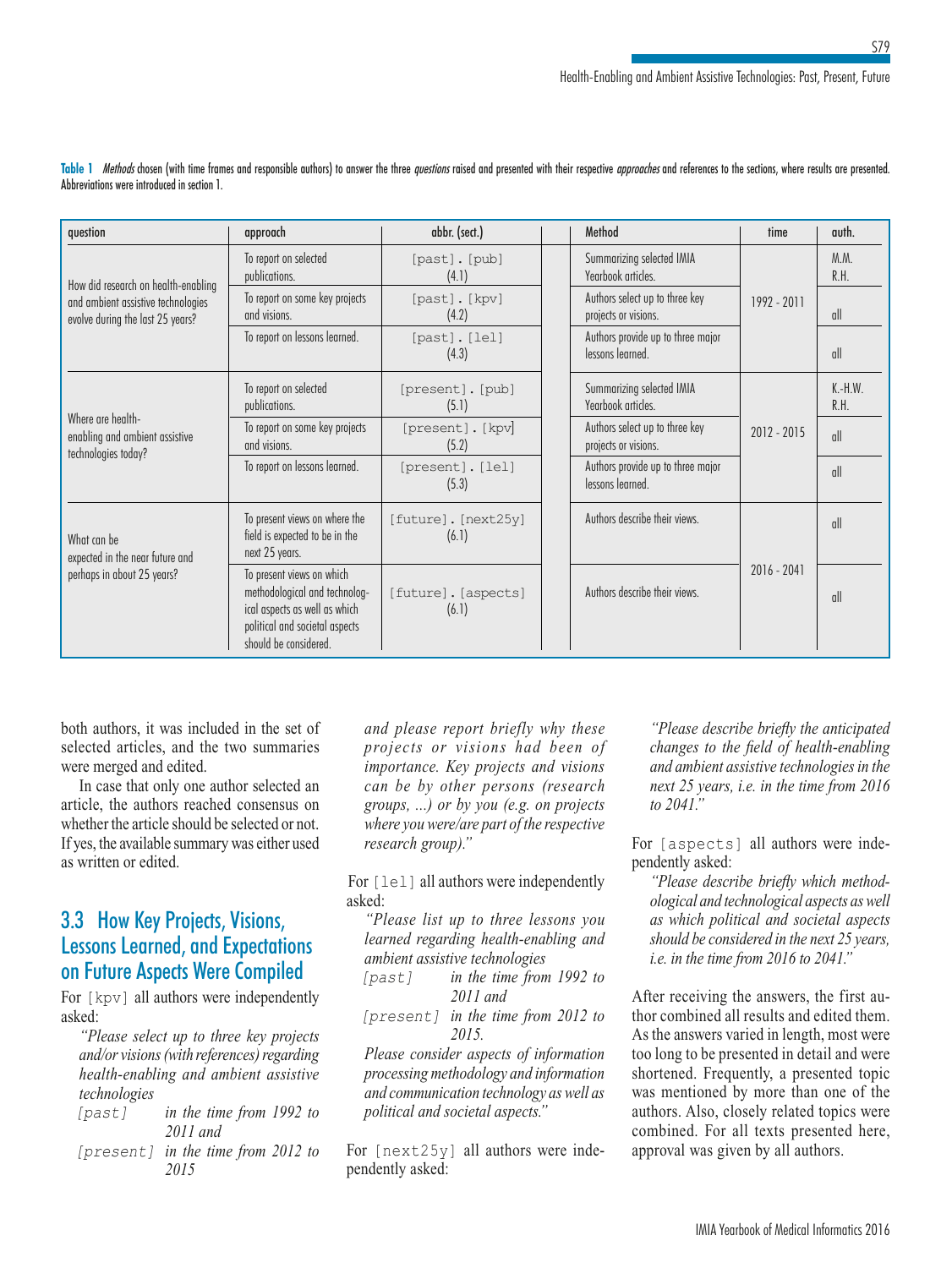## 4 Health-Enabling and Ambient Assistive Technologies: The Past 4.1 Selected Publications

Table 2 contains the selected articles on health-enabling and ambient assistive technologies. Please note that the term review in table 2 has been used in a very broad sense. Originally, we wanted to select only papers, whose *major content* was health-enabling and ambient assistive technologies. We discovered, however, that while many papers clearly touched this field, the field was not the *major* content. We finally decided to include only papers with *major content* in health-enabling and ambient assistive technologies.

Papers containing statements on health-enabling and ambient assistive technologies are published rather late with the first year being 2002, in the Yearbook's 10th volume. From 2005 onwards, in nearly each Yearbook volume, papers with this content could be found. These papers however form a minor part of published research articles in medical informatics (20 out of 320 articles between 2005 and 2011, i.e. about 6%).

Before 2002, there were several Yearbook publications on telemedicine which we did not to include according to our definitions. Perspective papers on visions using these technologies form a considerable part of the selected publications (5 articles of 20). Included papers were spread over various sections of the IMIA Yearbooks.

### 4.2 Some Key Projects and Visions

The authors were significantly influenced by research groups led by (in alphabetic order) George Demiris (USA), Paul Lukowicz (Germany), Dimitar Stefanov (Bulgaria), and Gerhard Tröster (Switzerland). Some of their papers were already mentioned in section 4.1. Other methodical papers and project reports which authors identified as seminal to their own research were [66, 67, 68, 69, 70, 71, 72, 73, 74].

One of the first demonstrations of health-enabling and ambient assistive technologies was reported in [75]. A multidisciplinary research project with associated field trials in New South Wales, Australia used ambient sensing technologies configured to record occupancy and utilization of resources of older persons living at home alone. It was a decade before wireless technology was routinely being used for similar measurements.

Other key projects identified by the authors included PlaceLab (MIT, [76, 77]), INCA (EU, [78]), the Veterans Health Administration US home telehealth program [79], HealthDesign (a US national program, [80]), and GAL (Lower Saxony, Germany [81]), FitForAge (Bavaria, Germany [82]), and OASIS (EU, [83]).

PlaceLab was an apartment that was equipped with a wide range of sensors. It was one of the first installations to observe people living under realistic conditions in an environment totally controlled and observed by researchers. The INCA project aimed at improving diabetes therapy by creating a personal closed-loop system interacting with a telemedical remote control. It was among the first projects including two loops, one direct patient to patient loop and one with the medical professional in the extended telemedical loop. Between 2003 and 2007, the Veterans Health Administration's 'Care Coordination/Home Telehealth' program intended to coordinate the care of veteran patients with chronic conditions and to avoid their unnecessary admission to long-term institutional care. The GAL network researched from 2008 on the topic of design of environments for aging from a variety of perspectives. Researchers from many different disciplines shared their visions, concerns, and perspectives, and applied the theoretical results by developing use cases that they implemented and tested in real life. FitFor-Age concentrated on supporting mobility and life at home and in work environments as application scenarios, with cross-sectional topics on systems development and products and services. OASIS focused on developing ICT architectures for products and services in ageing societies.

### 4.3 Lessons Learned?

We concluded that testing and understanding technology was a major issue during this phase. In the beginning health-enabling and ambient assistive technologies were expensive and with limited performance and stability. Much of the development was technologically driven. So developments were often not based on clinical needs or the needs of patients. Measuring activities and vital signs with body-based or room-based sensors and understanding the meaning of the data measured in the context of diagnosis, therapy, prevention, and safe living were of importance.

There was also a gap between the visions presented and the reality of using such technologies. Fall detection and fall prevention was a priority area of research. New disease management opportunities became available through this technology as individuals worked with their health care providers to learn to manage their own diseases. However, studying disease or falls in the frail elderly was hugely expensive because of the complex co-morbidities (and thus heterogeneous patient cohorts) and the fact that disease progression can often be slow. Thus randomized clinical trials aiming to demonstrate improved patient health outcomes must be conducted for many years leading to many reports in the literature of pilot studies that frequently did not reach statistical significance.

In addition to being able to use and control these new and promising technologies, it became clear that care process change had to be considered, e.g., by adapting standards (e.g. communication standards) and even laws. For communication standards, the eHealth resolution of the World Health Assembly was important ([84], see also [85]), however progress was slow. Progress in adapting laws was even more disappointing. Introducing reimbursement for these new care processes was very limited and became another factor slowing progress.

Unfortunately, educational programs in biomedical and health informatics seldom considered these technologies in their programs. This prevented progress in improvement of health care processes and of our understanding how data from such technologies should be analyzed and become part of a person's health record.

Haux et al.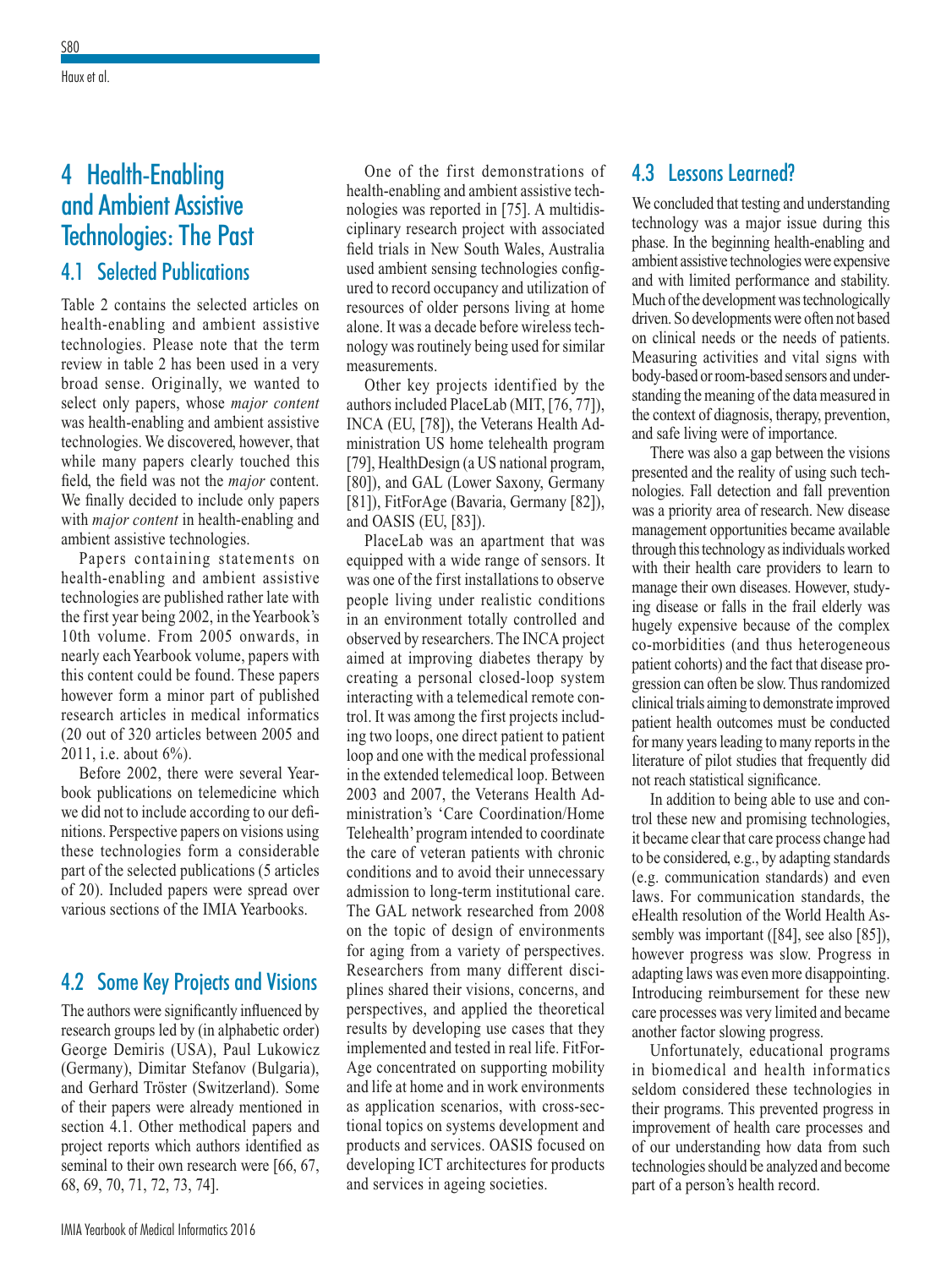Table 2 IMIA Yearbook articles in volumes / years 1992 to 2011 with a major content on health-enabling and ambient assistive technologies. Articles are referenced, briefly described and characterized by article type articles containing primarily specific research (sres, e.g. presenting a study and/or methodology / technology), a review (rev), or perspectives (psp). We also included the yearbook section name, n(i): number of articles included, and  $n(s)$  number of articles selected per year.

|      | article |                |                                                                                                                                                                                                                                                    |                                                                                                                                                                                                                                                                                                                              |            |                                                        |  |
|------|---------|----------------|----------------------------------------------------------------------------------------------------------------------------------------------------------------------------------------------------------------------------------------------------|------------------------------------------------------------------------------------------------------------------------------------------------------------------------------------------------------------------------------------------------------------------------------------------------------------------------------|------------|--------------------------------------------------------|--|
| year | n(i)    | n(s)           | reference                                                                                                                                                                                                                                          | description                                                                                                                                                                                                                                                                                                                  | type       | Yearbook<br>section                                    |  |
| 1992 | 55      | $\theta$       |                                                                                                                                                                                                                                                    |                                                                                                                                                                                                                                                                                                                              |            |                                                        |  |
| 1993 | 50      | $\theta$       |                                                                                                                                                                                                                                                    |                                                                                                                                                                                                                                                                                                                              |            |                                                        |  |
| 1994 | 41      | $\theta$       |                                                                                                                                                                                                                                                    |                                                                                                                                                                                                                                                                                                                              |            |                                                        |  |
| 1995 | 49      | $\theta$       |                                                                                                                                                                                                                                                    |                                                                                                                                                                                                                                                                                                                              |            |                                                        |  |
| 1996 | 41      | $\theta$       |                                                                                                                                                                                                                                                    |                                                                                                                                                                                                                                                                                                                              |            |                                                        |  |
| 1997 | 48      | $\theta$       |                                                                                                                                                                                                                                                    |                                                                                                                                                                                                                                                                                                                              |            |                                                        |  |
| 1998 | 38      | $\theta$       |                                                                                                                                                                                                                                                    |                                                                                                                                                                                                                                                                                                                              |            |                                                        |  |
| 1999 | 44      | $\theta$       |                                                                                                                                                                                                                                                    |                                                                                                                                                                                                                                                                                                                              |            |                                                        |  |
| 2000 | 38      | $\theta$       |                                                                                                                                                                                                                                                    |                                                                                                                                                                                                                                                                                                                              |            |                                                        |  |
| 2001 | 40      | $\theta$       |                                                                                                                                                                                                                                                    |                                                                                                                                                                                                                                                                                                                              |            |                                                        |  |
| 2002 | 44      |                | Haux R et al. Information processing in healthcare at the start<br>of the third Millennium: potential and limitations. Yearb Med<br>Inform 2002 [34] and Methods Inf Med 2001[35].                                                                 | Includes visions of seamless patient monitoring and consulting as well as home<br>treatment. "With low-cost high quality technology it will become possible to<br>constantly monitor patients anytime and anywhere." "The seamless integration<br>of multiple communication modes will lead to high-bandwidth telemedicine." | psp        | challenges<br>in medical<br>informatics                |  |
| 2003 | 47      | $\theta$       |                                                                                                                                                                                                                                                    |                                                                                                                                                                                                                                                                                                                              |            |                                                        |  |
| 2004 | 38      | $\theta$       |                                                                                                                                                                                                                                                    |                                                                                                                                                                                                                                                                                                                              |            |                                                        |  |
| 2005 | 50      | $\overline{4}$ | Lukowicz P et al. Wearable systems for health care applications.<br>Yearb Med Inform 2005 [36] and Methods Inf Med 2004 [37].                                                                                                                      | Providing an overview of wearable technologies for health applications.                                                                                                                                                                                                                                                      | rev        | ubiquitous health<br>care systems                      |  |
|      |         |                | Maiolo C et al. Home telemonitoring for patients with severe<br>respiratory illness: the Italian experience. Yearb Med Inform<br>2005 [38] and J Telemed Telecare 2003 [39].                                                                       | Intervention study on home monitoring of arterial oxygen saturation and<br>heart rate for patients with severe respiratory illness, reporting on lower<br>hospitalization costs after intervention.                                                                                                                          | <b>SIS</b> | ubiquitous health<br>care systems                      |  |
|      |         |                | Schek H-J. Ubiquitous computing and pervasive health care.<br>Yearb Med Inform 2005 [40].                                                                                                                                                          | Important "applications of ubiquitous computing" are "e-health and e-in-<br>clusion, i.e. modern IT for health care, disease management, and support for<br>independent living of the ageing society."                                                                                                                       | psp        | preface                                                |  |
|      |         |                | Tröster G. The agenda of wearable healthcare. Yearb Med<br>Inform 2005 [41].                                                                                                                                                                       | Presenting the vision of a wearable personal health assistant for disease<br>management, rehabilitation, and prevention.                                                                                                                                                                                                     | rev        | review<br>section                                      |  |
| 2006 | 36      | $\overline{4}$ | Anliker U et al. AMON: a wearable multiparameter medical<br>monitoring and alert system. Yearb Med Inform 2006 [42] and<br>IEEE Trans Inf Technol Biomed 2004 [43].                                                                                | Describing AMON, a "wearable medical monitoring and alert system", with<br>AMON being evaluated in a study with volunteers.                                                                                                                                                                                                  | SIS        | health<br>information<br>systems                       |  |
|      |         |                | Cappuccio FP et al. Blood pressure control by home monitoring:<br>meta-analysis of randomised trials. Yearb Med Inform 2006<br>$[44]$ and BMJ 2004 $[45]$ .                                                                                        | Determining effects of home blood pressure monitoring in the context of<br>essential hypertension in a meta-analysis of randomized trials. Report about<br>positive effects of home blood pressure monitoring.                                                                                                               | rev        | assessing<br>information<br>technologies for<br>health |  |
|      |         |                | Kuhn KA at al. Expanding the scope of health information systems.<br>Challenges and developments. Yearb Med Inform 2006 [46].                                                                                                                      | Addressing mobile systems and ubiquitous computing in the context of sensor-en-<br>hanced health information systems highlighting perspectives for home monitoring.                                                                                                                                                          | psp        | health information<br>systems                          |  |
|      |         |                | Stefanov DH et al. The smart house for older persons and persons<br>with physical disabilities: structure, technology arrangements, and<br>perspectives. Yearb Med Inform 2006 [47] (summary) and IEEE<br>Trans Neural Syst Rehabil Eng 2004 [48]. | Analyzing the building blocks of smart houses with particular attention paid<br>to health monitoring.                                                                                                                                                                                                                        | rev        | health information<br>systems                          |  |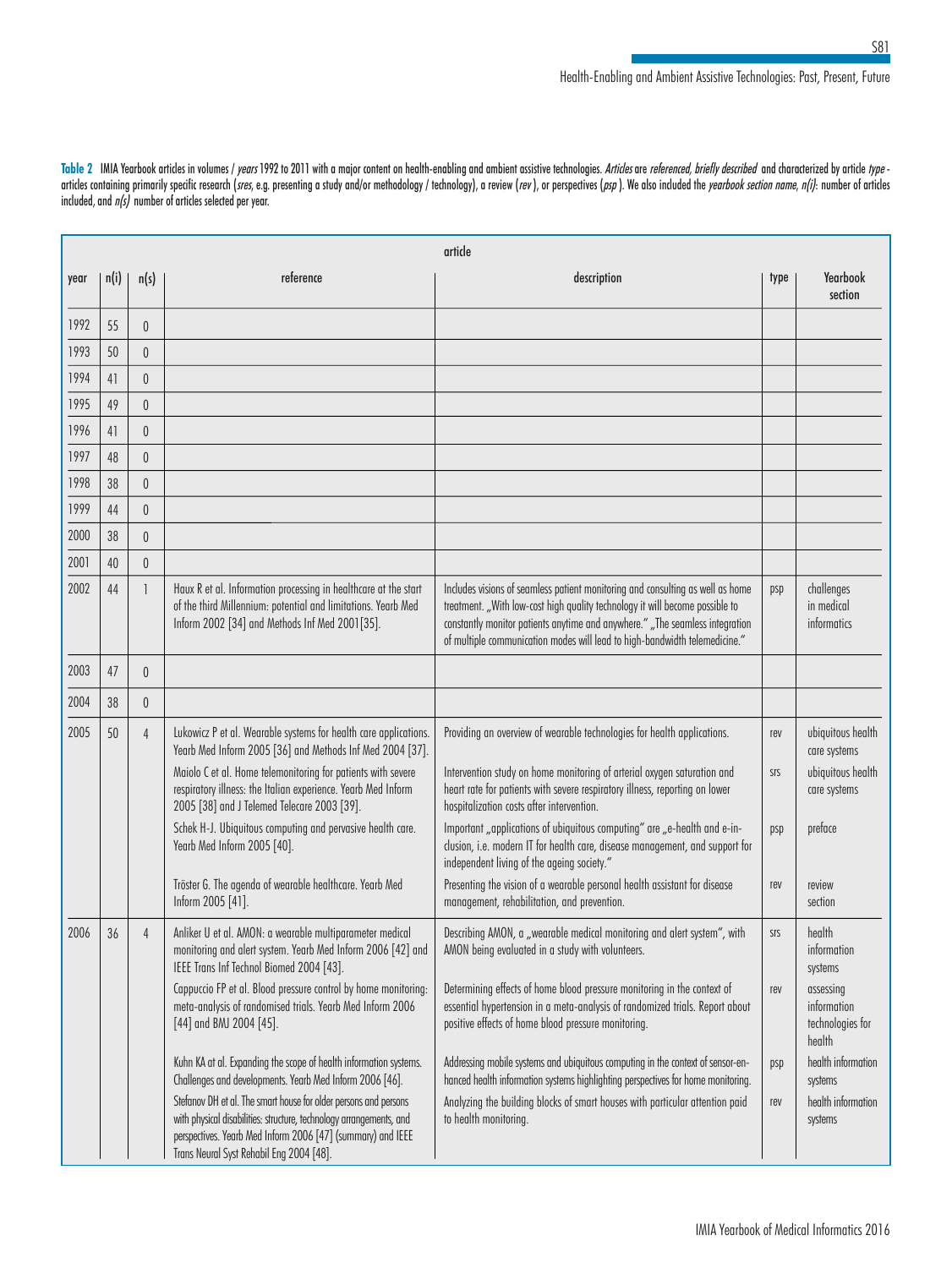Haux et al.

Table 2 (continued) IMIA Yearbook articles in volumes / years 1992 to 2011 with a major content on health-enabling and ambient assistive technologies. Articles are referenced, briefly described and characterized by article *type* - articles containing primarily specific research (*sres,* e.g. presenting a study and/or methodology / technology), a review (*rev* ), or perspectives (*psp* ). We also included the *yearbook section name,* of articles included, and  $n/s$  number of articles selected per year.

|      | article |                |                                                                                                                                                                                                                                                       |                                                                                                                                                                                                                                                                                                                          |            |                                               |  |
|------|---------|----------------|-------------------------------------------------------------------------------------------------------------------------------------------------------------------------------------------------------------------------------------------------------|--------------------------------------------------------------------------------------------------------------------------------------------------------------------------------------------------------------------------------------------------------------------------------------------------------------------------|------------|-----------------------------------------------|--|
| year |         | n(i)   n(s)    | reference                                                                                                                                                                                                                                             | description                                                                                                                                                                                                                                                                                                              | type       | Yearbook<br>section                           |  |
| 2007 | 43      | $\overline{4}$ | Istrate D et al. Information extraction from sound for medical<br>telemonitoring. Yearb Med Inform 2007 [49] and IEEE Trans<br>Inf Technol Biomed 2006 [50].                                                                                          | Sound surveillance system in the context of home care. "The originality of this re-<br>search is to use sound as an informative source simultaneously with other sensors."                                                                                                                                               | SIS        | sensor, signal and<br>imaging informatics     |  |
|      |         |                | Konstantas D. An overview of wearable and implantable<br>medical sensors. Yearb Med Inform 2007 [51].                                                                                                                                                 | Overview on wearable and implantable sensors and actuators for health care<br>including home care.                                                                                                                                                                                                                       | rev        | sensor, signal and<br>imaging informatics     |  |
|      |         |                | Pärkkä J et al. Activity classification using realistic data from<br>wearable sensors. Yearb Med Inform 2007 [52] and IEEE Trans<br>Inf Technol Biomed 2006 [53].                                                                                     | Use of wearable sensors for improving awareness of daily activities in the<br>context of healthy lifestyles.                                                                                                                                                                                                             | SIS        | sensor, signal and<br>imaging informatics     |  |
|      |         |                | Shea S et al. A randomized trial comparing telemedicine case<br>management with usual care in older, ethnically diverse,<br>medically underserved patients with diabetes mellitus. Yearb<br>Med Inform 2007 [54] and J Am Med Inform Assoc 2006 [55]. | Randomized trial on patients with diabetes mellitus. Intervention group with<br>remote monitoring of glucose and blood pressure with electronic upload to<br>electronic patient records resulting in improved case management.                                                                                           | <b>SIS</b> | health<br>and clinical<br>management          |  |
| 2008 | 40      | $\mathfrak{z}$ | Demiris G et al. Technologies for an aging society: a systematic<br>review of "smart home" applications. Yearb Med Inform 2008 [56].                                                                                                                  | Review of smart home technology projects and their functionalities. Authors<br>comment that evidence for the impact on clinical outcomes is lacking.                                                                                                                                                                     | rev        | human<br>factors                              |  |
|      |         |                | Logan AG et al. Mobile phone-based remote patient monitoring<br>system for management of hypertension in diabetic patients.<br>Yearb Med Inform 2008 [57] and Am J Hypertens 2007 [58].                                                               | Blood-pressure monitoring system for remote hypertension monitoring of<br>diabetic patients.                                                                                                                                                                                                                             | <b>SIS</b> | health<br>and clinical<br>management          |  |
|      |         |                | Zheng JW et al. A wearable mobihealth care system supporting<br>real-time diagnosis and alarm. Yearb Med Inform 2008 [59]<br>and Med Biol Eng Comput 2007 [60].                                                                                       | Long-term monitoring of vital signs for high-risk cardiovascular patients<br>through wearable shirts, ECG, respiration, and activity measurement.                                                                                                                                                                        | <b>SIS</b> | sensor, signal and<br>imaging informatics     |  |
| 2009 | 54      | $\mathbf{1}$   | O'Shea SI et al. Direct-to-patient expert system and home INR<br>monitoring improves control of oral anticoagulation. Yearb Med<br>Inform 2010 [61] and J Thromb Thrombolysis 2008 [62].                                                              | Intervention study on Internet-supervised patient self-management of oral<br>anticoagulant therapy through prothrombin time monitoring at home.<br>Positive outcomes for internet-supervised patient self-management.                                                                                                    | SIS        | health<br>and clinical<br>management          |  |
| 2010 | 42      |                |                                                                                                                                                                                                                                                       |                                                                                                                                                                                                                                                                                                                          |            |                                               |  |
| 2011 | 55      | $\mathfrak{z}$ | Demiris G et al. Smart homes and ambient assisted living appli-<br>cations: from data to knowledge-empowering or overwhelming<br>older adults? Yearb Med Inform 2011 [63].                                                                            | Highlighting how smart home and ambient assisted living systems utilize<br>ubiquitous technologies including sensors.                                                                                                                                                                                                    | psp        | human factors and<br>organizational<br>issues |  |
|      |         |                | Maeder AJ et al. Next generation telehealth. Yearb Med Inform<br>2011 [64].                                                                                                                                                                           | Includes visions of ubiquitous connectivity and of self-care tools for "stim-<br>ulating individuals to adopt and maintain a healthy  lifestyle, enhanced<br>by health sensor monitoring, interpretation of sensor data, visualization of<br>health-related data, and providing individual custom health care guidance." | psp        | towards health<br>informatics 3.0             |  |
|      |         |                | Stroetmann V et al. Understanding the role of device level<br>interoperability in promoting health - lessons learned from the<br>SmartPersonalHealth Project. Yearb Med Inform 2011 [65]                                                              | Report on lessons learned from the , SmartPersonalHome' project, highlight-<br>ing the necessity of interoperability.                                                                                                                                                                                                    | <b>SIS</b> | sensor, signal and<br>imaging informatics     |  |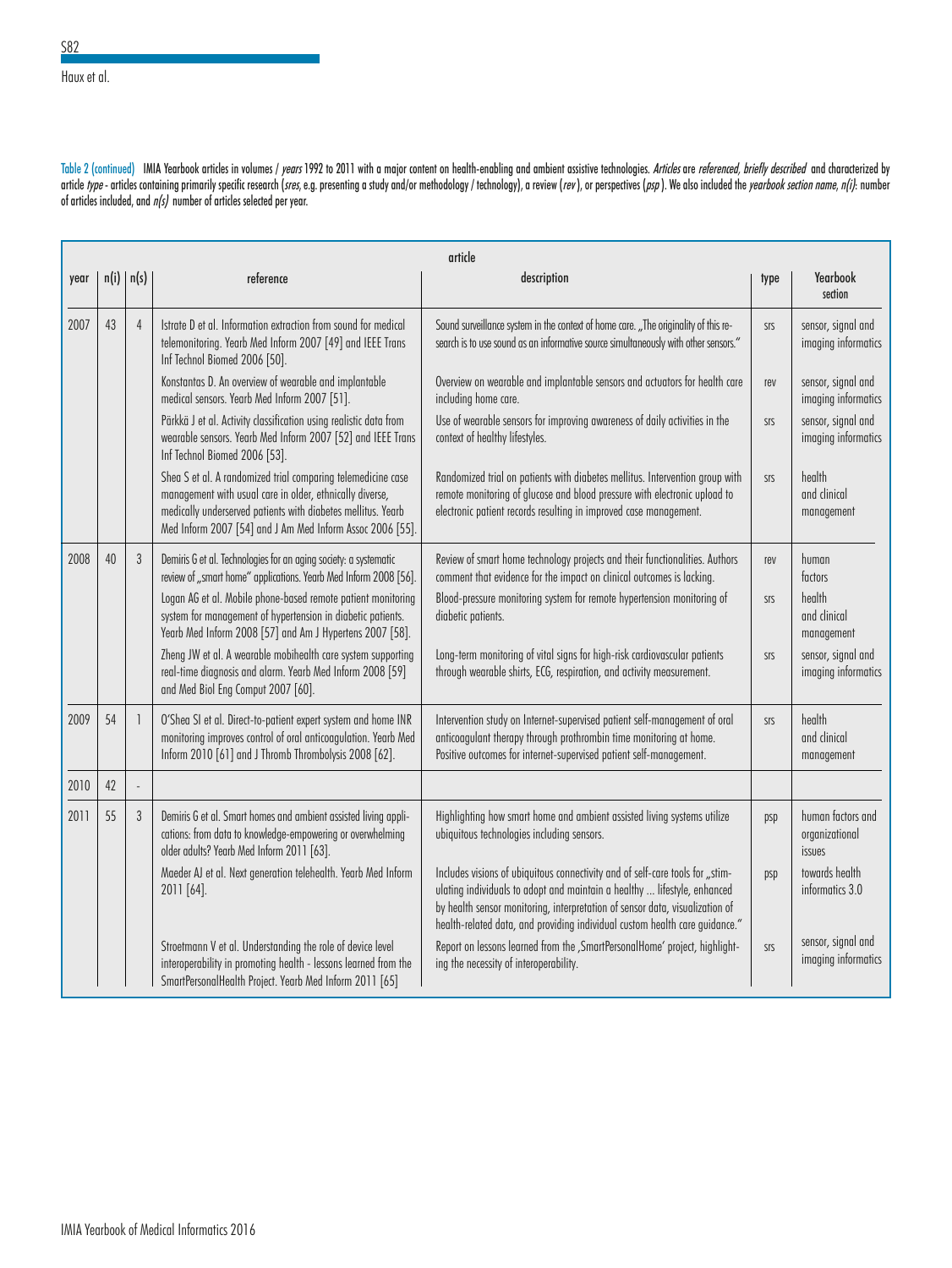## 5 Health-Enabling and Ambient Assistive Technologies: The Present

### 5.1 Selected Publications

Table 3 contains the selected articles with major content on health-enabling and ambient assistive technologies. The comments of section 4.1's first paragraph apply also for this section.

Health-enabling and ambient assistive technologies are still not in the center of medical informatics research, although papers with major content could be found rather continuously (in 3 of the 4 issues). 18 out of 231 articles (about 8% of the Yearbooks papers) addressed health-enabling and ambient assistive technologies as major content.

More and more publications assumed that a person's home is an important component in health care. There seems to be a trend that the home, with sensor systems specifically (and maybe temporarily) being used for health care, is becoming a new important area or space for diagnosis and therapy. As such the home would complement specialized health care 'areas' for inpatient and outpatient care such as hospitals, clinics, and general practices.

### 5.2 Some Key Projects and Visions

In the present, authors observed a shift to self-tracking of persons in the context of prevention and health care (but not exclusively). Studies about self-tracking behavior of patients with chronic diseases can be found in [108] and from quantified self-movement in [109] (see also the respective papers in 5.1). Technology is now much easier to use. The significant use of social media, smart phones, and accessories such as fitness trackers, smart watches, and digital appliances in the home environment paves the way for its exploitation in health care.

It is now possible to monitor aging patients, who live alone, around the clock using such technologies. In the context of new ways for health care, the Whole System Demonstrator project was discussed as a key project of significant importance to

the authors (WSD, e.g. [110]) as well as the GAL-NATARS study ([111], see also [112]).

The WSD project reported that for recruited patients with diabetes, chronic obstructive pulmonary disease, or heart failure the 12 month mortality rate was lower for intervention patients receiving telehealth services including health-enabling technologies than for patients in the control group (4.6% versus 8.3%). The GAL-NATARS study showed that health-enabling and ambient assistive technologies can become an important future component for home rehabilitation of geriatric fracture patients.

Other key projects discussed were cohort studies like the German National Cohort [113] and the UK Biobank Cohort [114], both with considerable amount of measured sensor data of persons included as well as the BASIS (Building Automation by a Scalable & Intelligent System) project which is exploring new ways of energy efficiency and safety for systems based on health-enabling and ambient assistive technologies [115]. The last aspect will be of growing relevance as such systems may have to be regarded as medical devices.

Further, authors commented on the global relevance of health-enabling and ambient assistive technologies, i.e. not only for developed but also for developing countries and mentioned the 'Portable Health Clinic' project for unreached people in Bangladesh [116, 117, 118]). There, a check-up health service has been provided by a sensor package combined with telemedicine for at-risk groups in villages and factories (total 16,741 subjects) in Bangladesh from 2012 on. The study suggests that this may be a cost-effective health check-up service based on their data mining analyses.

### 5.3 Lessons Learned?

We discuss in the section the lessons learned in regards to orientation in research and practice, methodology, technology, health care process integration, and ethics.

Today patients are becoming the main drivers in the collection of sensor data (quantified self-movement). Health-enabling and ambient assistive technologies are still mainly considered to support health care processes rather being recognized for the impact they have on self-care processes as well. There is demand from the health care side, especially from clinical research, to collect patient data, but feedback mechanisms are often lacking. In addition to persons/patients and health care institutions/health care professionals, this technology creates a need to collaborate with other institutions, who are supporting the daily life of persons, e.g. with housing companies. Finally, further impact studies for diagnostic relevance and therapeutic efficacy are still missing, although today's technology seems to be now mature enough to conduct such studies. The need for large sample sizes has already been discussed in section 4.3. Exploring relevance and efficacy will, however, be crucial for progress in understanding and applying health-enabling and ambient assistive technologies.

It is now possible to monitor aging patients, who live alone, around the clock by sensor networks. However, raw sensor data without any processing would exhaust physicians or medical staff. The lack of real world data to serve as examples is hindering the development of new methods to integrate data. Analysis techniques are still in their infancy. In the analysis of sensor data for ambulation and falls we learnt that many research groups worldwide fell into analysis and methodological traps that limit the generalizability and usefulness of some of the analyses and models reported in the literature. Some of the associated issues and lessons learnt are summarized in [119] and include overly-optimistic results in light of small sample sizes, questionable modelling decisions, and problematic validation methodologies. With the enormous increase in availability of rich sensor data and many possible analytical approaches, researchers are provided with the intellectual and creative freedom to explore datasets without constraints. However this new freedom must be treated with caution if we desire to create generalizable prognostic tools of any clinical value. Finally, research in more traditional fields like biosignal analysis and interpretation is now also including research on health-enabling and ambient assistive technologies, e.g.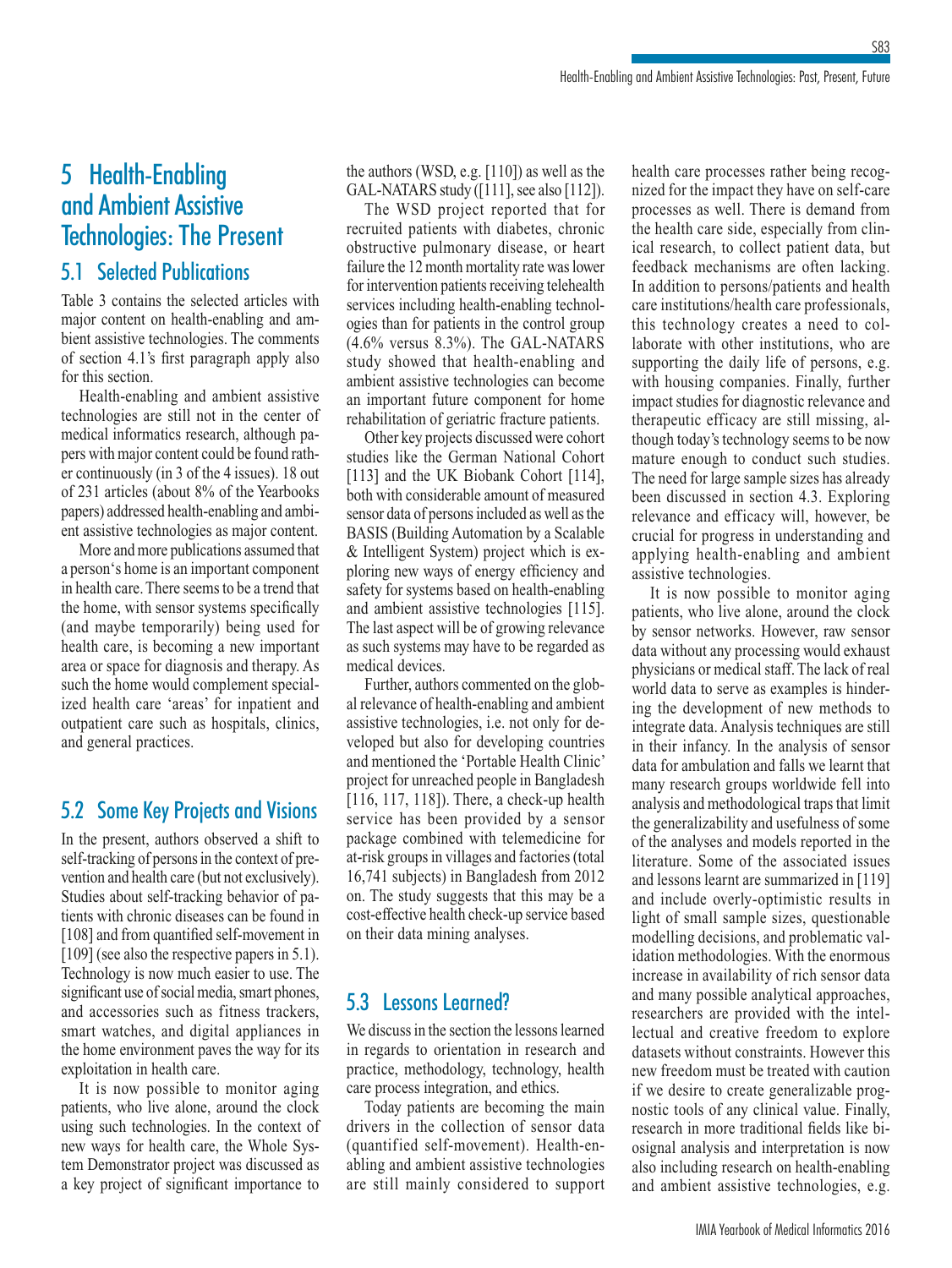Haux et al.

Table 3 IMIA Yearbook articles in volumes / years 2011 to 2015 with major content on health-enabling and ambient assistive technologies. Articles are referenced, briefly described and characterized by article type articles containing primarily specific research (sres, e.g. presenting a study and/or methodology / technology), a review (rev), or perspectives (psp). We also included the *yearbook section name, n(i)* : number of article included, and  $n(s)$  number of articles selected per year.

|      | article |                |                                                                                                                                                                                                                        |                                                                                                                                                                                                                                                                                                                                          |      |                                                |
|------|---------|----------------|------------------------------------------------------------------------------------------------------------------------------------------------------------------------------------------------------------------------|------------------------------------------------------------------------------------------------------------------------------------------------------------------------------------------------------------------------------------------------------------------------------------------------------------------------------------------|------|------------------------------------------------|
| year | n(i)    | n(s)           | reference                                                                                                                                                                                                              | description                                                                                                                                                                                                                                                                                                                              | type | Yearbook<br>section                            |
| 2012 | 54      | $\overline{7}$ | Demiris G et al. Mobilizing Older Adults: Harnessing the<br>Potential of Smart Home Technologies. Contribution of the IMIA<br>Working Group on Smart Homes and Ambient Assisted Living.<br>Yearb Med Inform 2012 [86]. | Highlighting "the potential of smart home applications to for older adults",<br>with an emphasis on also providing opportunities for tailored interventions.<br>A "theoretical framework for assessing mobility parameters and utilizing this<br>information to enable behavior change" is presented and discussed.                      | psp  | sensor, signal<br>and imaging<br>informatics   |
|      |         |                | Gogia SB et al. Using Personal Handheld Computing Devices for<br>Personalizing Healthcare. Yearb Med Inform 2012 [87].                                                                                                 | Exploring "the current status of personal handheld computing devices for<br>personalizing healthcare", discussing that such "devices can be used to<br>collect measurements and observations (e.g. motion, vital signs)".                                                                                                                | rev  | health<br>information<br>systems               |
|      |         |                | Khushaba RN et al. Driver drowsiness classification using fuzzy<br>wavelet-packet-based feature-extraction algorithm. Yearb Med<br>Inform 2012 [88] and IEEE Trans Biomed Eng 2011 [89].                               | Extracting and classifying driver drowsiness-related information from EEG,<br>electrooculogram (EOG), and ECG signals.                                                                                                                                                                                                                   | SIS  | sensor, signal<br>and imaging<br>informatics   |
|      |         |                | Koch S et al. Critical advances in bridging personal health infor-<br>matics and clinical informatics. Yearb Med Inform 2012 [90].                                                                                     | Investigating publications on the intersection of personal health and clinical in-<br>formatics, discussing "sensor-based health-enabling technologies" and personal<br>health systems and services "relying on the adoption of medical sensors".                                                                                        | rev  | human factors and<br>organizational<br>issues  |
|      |         |                | Leong TY. Toward patient-centered, personalized and personal<br>decision support and knowledge management: a survey. Yearb<br>Med Inform 2012 [91].                                                                    | Highlighting "the challenges and opportunities in decision support and<br>knowledge management for patient-centered, personalized, and personal<br>health care" including monitoring devices at home.                                                                                                                                    | rev  | decision<br>support                            |
|      |         |                | Paton C et al. Self-Tracking, Social Media and Personal Health<br>Records for Patient Empowered Self-Care. Yearb Med Inform<br>2012 [92].                                                                              | Investigating the use of "self-tracking technologies in the health sector".<br>The use of "self-tracking tools, particularly in the health and fitness sector,<br>but also used in the management of chronic diseases" appears to increase.<br>However, evidence "of efficacy and effectiveness is limited to date".                     | rev  | personal health<br>and consumer<br>informatics |
|      |         |                | Wac K. Smartphone as a personal, pervasive health<br>informatics services platform: literature review. Yearb Med<br>Inform 2012 [93].                                                                                  | Exploring "current trends of mobile computing and communications<br>technologies enclosed in a smartphone" enabling "the provision of personal,<br>pervasive health informatics services".                                                                                                                                               | rev  | sensor, signal<br>and imaging<br>informatics   |
| 2013 | 61      | $\overline{4}$ | Abbott PA et al. A scoping review of telehealth. Yearb Med<br>Inform 2013 [94].                                                                                                                                        | Reviewing telehealth literature for providing "a snapshot of some of the cur-<br>rent developments in the field", referring to the "impact of data originating<br>from  sensing technology".                                                                                                                                             | rev  | health<br>and clinical<br>management           |
|      |         |                | Jeong S et al. An integrated healthcare system for personalized<br>chronic disease care in home-hospital environments. Yearb<br>Med Inform 2013 [95] and IEEE Trans Inf Technol Biomed<br>2012 [96].                   | Proposing a "patient status classification method for effectively identifying<br>and classifying chronic diseases" in the context of joint "at-hospital and<br>at-home" health care processes including the use of sensors.                                                                                                              | SIS  | health<br>and clinical<br>management           |
|      |         |                | Klasnja P et al. Healthcare in the pocket: mapping the space<br>of mobile-phone health interventions. Yearb Med Inform 2013<br>[97] and J Biomed Inform 2012 [98].                                                     | Identifying strategies "that have been used in mobile-phone health<br>interventions" in health care processes.                                                                                                                                                                                                                           | SIS  | health<br>and clinical<br>management           |
|      |         |                | McCoy AB et al. State of the art in clinical informatics: evidence<br>and examples. Yearb Med Inform 2013 [99].                                                                                                        | Presenting recent evidence on clinical informatics in the US, also addressing,<br>among others, mobile phones, which "can be used as sensory tools".                                                                                                                                                                                     | rev  | evidence-based<br>health informatics           |
| 2014 | 56      | $\overline{7}$ | Capozzi D et al. A generic telemedicine infrastructure for<br>monitoring an artificial pancreas trial. Yearb Med Inform 2014<br>[100] and Comput Methods Programs Biomed 2013 [101].                                   | Example for homes, becoming a place for health care, which has formerly<br>taken place in hospitals. "Combining  wireless scales and blood pressure<br>monitors with a mobile phone we were able to implement a home care<br>platform providing automatic data acquisition for monitoring patients under-<br>going peritoneal dialysis". | SIS  | health<br>and clinical<br>management           |
|      |         |                | Carrault G et al. Are electronic cardiac devices still evolving?<br>Yearb Med Inform 2014 [102].                                                                                                                       | Reviewing "some important issues occurring during the past year in<br>implantable devices" including new opportunities for home monitoring.                                                                                                                                                                                              | rev  | health<br>information<br>systems               |
|      |         |                | Hansen MM et al. Big Data in Science and Healthcare: A<br>Review of Recent Literature and Perspectives. Yearb Med Inform<br>2014 [103].                                                                                | Addressing the use of sensors in personal environments in the context of<br>quantified-self activities.                                                                                                                                                                                                                                  | rev  | big data - smart<br>health strategies          |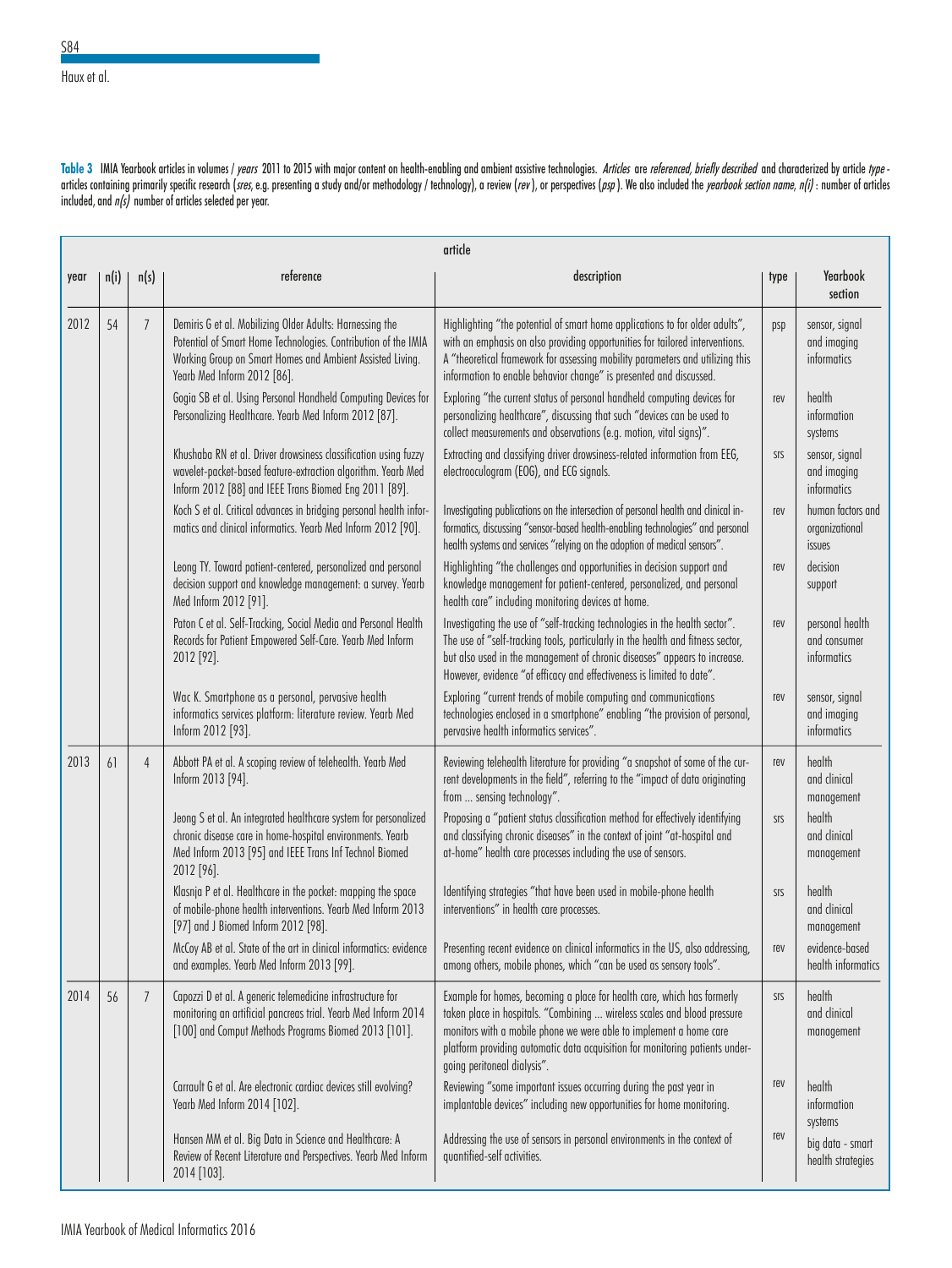Table 3 (contiunued) IMIA Yearbook articles in volumes / years 2011 to 2015 with major content on health-enabling and ambient assistive technologies. Articles are referenced, briefly described and characterized by article type - articles containing primarily specific research (sres, e.g. presenting a study and/or methodology / technology), a review (rev), or perspectives (psp). We also included the yearbook section name, n(i): numbe of articles included, and  $n/s$  number of articles selected per year.

|        | article |      |                                                                                                                                           |                                                                                                                                                                                                                                                                                                               |      |                                              |  |
|--------|---------|------|-------------------------------------------------------------------------------------------------------------------------------------------|---------------------------------------------------------------------------------------------------------------------------------------------------------------------------------------------------------------------------------------------------------------------------------------------------------------|------|----------------------------------------------|--|
| year   | n(i)    | n(s) | reference                                                                                                                                 | description                                                                                                                                                                                                                                                                                                   | type | Yearbook<br>section                          |  |
| (2014) |         |      | Luna D et al. Challenges and potential solutions for big data<br>implementations in developing countries. Yearb Med Inform<br>2014 [104]. | Describing "the challenges and possible solutions for developing countries<br>when implementing Big Data projects", addressing sensors in personal en-<br>vironments and recommending to take "advantage of the high penetration<br>rates of mobile phones to collect usage-associated data and sensor data". | psp  | big data - smart<br>health strategies        |  |
|        |         |      | Redmond SJ et al. What does big data mean for wearable<br>sensor systems? Yearb Med Inform 2014 [105].                                    | Discussing how "recent developments in the field of big data may poten-<br>tially impact the future use of wearable sensor systems in healthcare."                                                                                                                                                            | psp  | sensor, signal<br>and imaging<br>informatics |  |
|        |         |      | Safran C. Reuse of clinical data. Yearb Med Inform 2014<br>[106].                                                                         | Discussing that sensors "in the home and on a person can already gen-<br>erate vast quantities of clinical data". "Non-traditional sources of health<br>data that are patient-sources will pose new data science challenges."                                                                                 | psp  | health<br>and clinical<br>management         |  |
|        |         |      | Vimarlund V et al. Big data, smart homes and ambient<br>assisted living. Yearb Med Inform 2014 [107].                                     | Discussing how "current research in the area of smart homes and ambient<br>assisted living will be influenced by the use of big data".                                                                                                                                                                        | psp  | sensor, signal<br>and imaging<br>informatics |  |
| 2015   | 60      |      |                                                                                                                                           |                                                                                                                                                                                                                                                                                                               |      |                                              |  |

[120] on assessing depressive states, [121] on detecting sleep apnea, and [122] on the use of bed sensors for heart rate monitoring in a recent focus theme of Methods of Information in Medicine.

Nowadays, the emergence of low-cost ubiquitous and energy-efficient wireless technologies [123] and accepted industry standards created wide appeal for wearable sensors to be used for monitoring human movement and for detecting and preventing falls (see [124] for a review). Similar technologies are also having a wide impact in the health informatics area in general (see [125] for a review). From an ambient assistive technology viewpoint, wireless technologies have been a significant enabler as they simplify installation and retrofitting of technologies into living spaces.

For health care process integration, technical means have to be developed to integrate data with classical health data in electronic health records to allow easy access and interpretation by health care professionals. Most of the information gathered resides in isolated silos. Integration of patient data from various sources (e.g. from hospitals and sensor data from a patient's home) into a coherent data repository is also a challenge to be solved (see e.g. [126, 127, 128, 129]). While silos in this context could be seen positively from a data security aspect, they often just hinder the use of the information for the benefit of its producer. Linked data between two or more sensor devices will probably create new useful information. For example, in Japan in the 1990's, diabetic patients could upload self-monitored blood sugar data via the Internet and browse data represented by graphs using the concept of 'information medicine'. However, this service was eliminated after several years because the additional value created by a single kind of data in graph form, may not be efficient enough to sustain the service. Finally, reimbursement for data analysis from health-enabling and ambient assistive technologies and liability issues for physicians treating patients based on such data are still not solved sufficiently.

A broad ethical discussion about who owns the data, who is allowed to process it under which constraints, and what should be done with the results is needed. The relevance of ethical, legal, and social implications (ELSI) of health-enabling and ambient assistive technologies is now recognized (e.g. [112]) and needs further attention.

## 6 Health-Enabling and Ambient Assistive Technologies: The Future

## 6.1 Where is the Field Expected to be in the Next 25 Years?

We highlighted different aspects of the future development of health-enabling and ambient assistive technologies. One author was already involved in predictions at the turn of the century [130] and re-examining these prognoses a few years ago [131, 132]. Based on these experiences we agreed that there are limitations to such prognoses and their constraints should be taken into consideration for the list of statements in this section. The following statements are somewhat unstructured, but we felt that this listing is probably the best way of presenting the statements.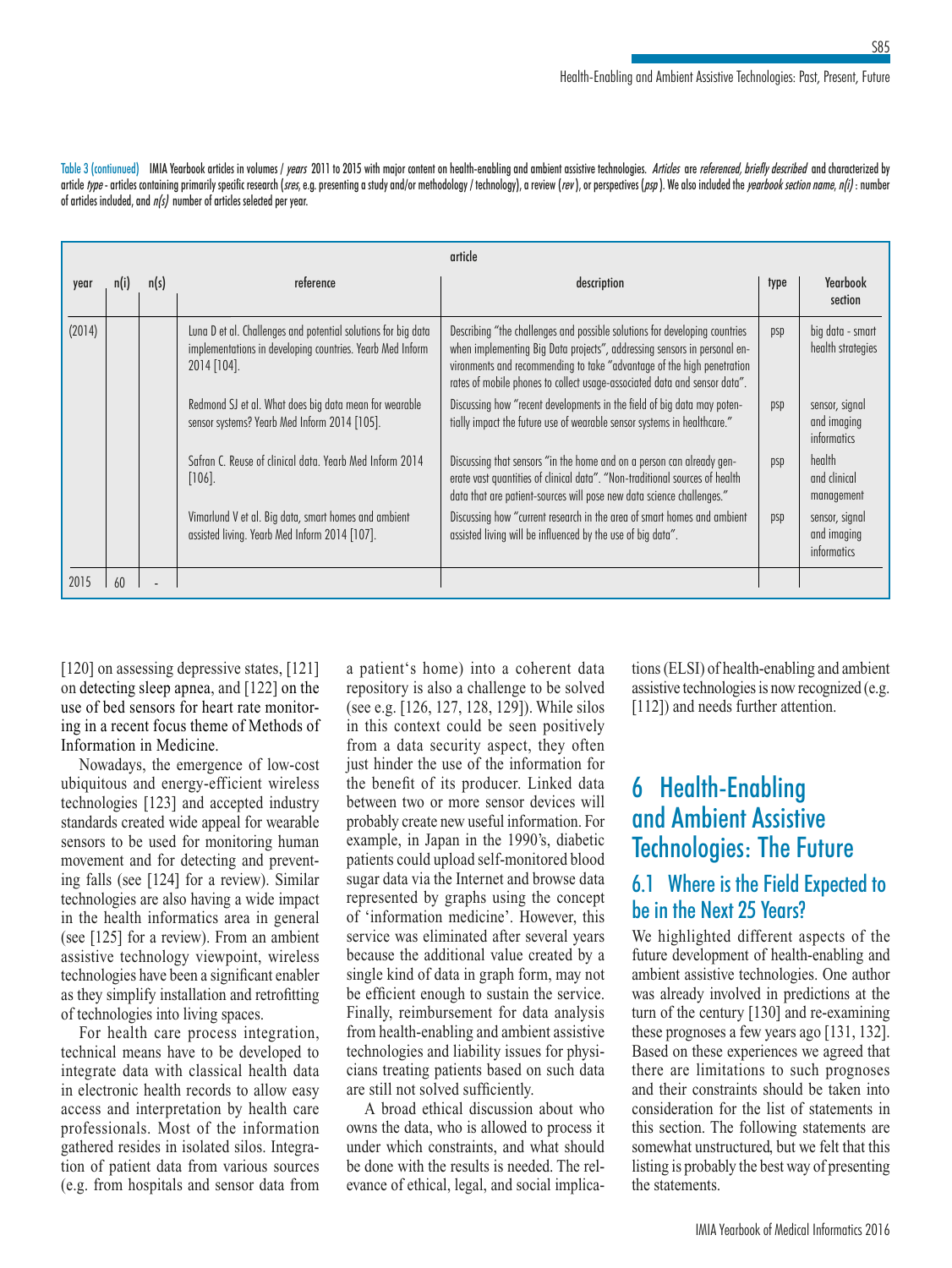Haux et al.

In 25 years from now health-enabling and ambient assistive technologies will not even be recognized as such. They will be an integrated part of the health system. These technologies will only form parts of the 'big picture' and need to be integrated with other types of data or services such as a genetics-enhanced electronic health records and personals health records. There will be different scenarios of use:

- health-enabling and ambient assistive technologies will be used for population screening;
- patients with chronic diseases use them continuously to track their health or temporarily to achieve a specific aim, e.g. adjustment of medication;
- measurements from these technologies form part of the patient reported outcome measures (PROMs) and patient reported experience measures (PREMs).

Health-enabling and ambient assistive technologies will become more 'ambient' still and will be accepted for specific tasks such as chronic disease monitoring. Insurance companies will adopt this idea if sound studies show potential cost cuts.

Sensors will become capable of measuring medically relevant parameters unobtrusively and non-invasively (blood glucose for example).

Epidemiological studies will change because of new measurement methods of 'exposome' data through health-enabling and ambient assistive technologies (data from a person's environment, her/his activities especially in terms of 'behavior').

Potentially a countermovement of nonadopters of sensor technology could develop with individuals objecting to measuring every detail in life and raising awareness of unfavorable behavior ('prevention dilemma' and conscious disregard of the right thing to do).

Unobtrusive and wearable sensor data are of little value unless they can be interpreted and the potentially big data sets collected can be transformed into knowledge bases. Validated clinical decision support systems that may be used to infer changes in health status appropriate for ambient assisted living data will be developed.

Such developments should align with the progress in developing personalized models of a patient's health – driven to a large extent by the progress in projects related to the virtual physiological human and the physiome, which allow the integration of complex computational models spanning many temporal spatial and temporal scales. Thus the link between genome, to proteome, to cell and organ specific in an individually customisable fashion will be achievable. Health-enabling and ambient assistive technologies will allow this personalized medicine to be measured, delivered, and managed at the point-of-care, potentially within the patient's home environment.

The wireless sensing technologies used for this management will likely diverge into two categories. The first will be pervasive and unobtrusive devices that monitor persons and their interaction with their environment with no direct connection to the individual, thus eliminating many issues relating to compliance in taking measurements or attaching and wearing sensors. One example of this technology approach includes contactless biomotion measurement using radiofrequency sensing to assess sleep-disordered breathing [133]. Other technologies using automated video recognition and terahertz imaging will extend the range of unobtrusive sensing. The second category of sensing will be embedded into implantable devices, which may be purpose-implanted for example to monitor physiological function or gait, or be integrated into an existing device to extend its functionality. One example is the inclusion of triaxial accelerometry devices into a number of regulatory approved medical devices such as spinal cord pain nerve stimulators and implantable heart pumps. Such sensors could easily be used for detecting falls in future generations of these technologies.

In place of hospitals, home care should be the main site of nursing care for elders and disease/health care management worldwide. To avoid a decrease in the quality of service, sensors devices are expected to monitor patients/elders around the clock, more effectively than the nursing staff at a hospital. The keywords are cheap, reliable, and user-friendly for these devices. Processing data from these devices and delivering feedback for the home care site will avoid sending of raw data without any direct processing to physicians/hospitals.

The main beneficiary of these advancements seems to be the wealthy population in developed countries. However, we should in future focus health-enabling and ambient assistive technologies also on poorer populations, even in developing countries. Methodologies that can provide services by database service, as a disease/health care management to poor populations worldwide, should consider the overall cost-effectiveness.

Technology will become more mature. It will be possible to 'just use' off-the-shelf technology that is already used by people (future patients as well as health care professionals). This will allow for easier adoption of such new technologies.

In the future, more houses will be equipped with intelligent systems for lighting, heating, and security. In-house entertainment equipment (Surround sound, video, SmartTV) will be ubiquitous and integrated via networks. Wearable or mobile equipment will be common place as well. Utilizing those for the health benefit of the inhabitants is one aspect of the field.

We anticipate difficulties in integrating data for the health benefit of the users. There is a need for interoperability standards, which hopefully will emerge. Furthermore, a concept for the safe and secure handling of data is needed and must be developed. Otherwise, these data will become available to people, who will not act in the best interest of the person (e.g. shared on social media or distributed by similar means).

Like any new technology, health-enabling and ambient assistive technologies will see emergence and decline of particular formats and technologies until specific standards emerge (Similar to VHS and Betamax).

Finally, referring to an article on the past, present, and future of medical informatics [134] some of the aims mentioned there, relate to the question, where health-enabling and ambient assistive technologies will be in 25 years:

"Having in mind that today and in the near future (a) health has to be considered more and more as an integral and continuous part of life (not as health care within a limited time frame of a disease episode), [and] (b) medical informatics is addressing both, health professionals (plus their professional environment) *and* individuals/consumers (plus their social environment), ... future research fields ... might ... be ...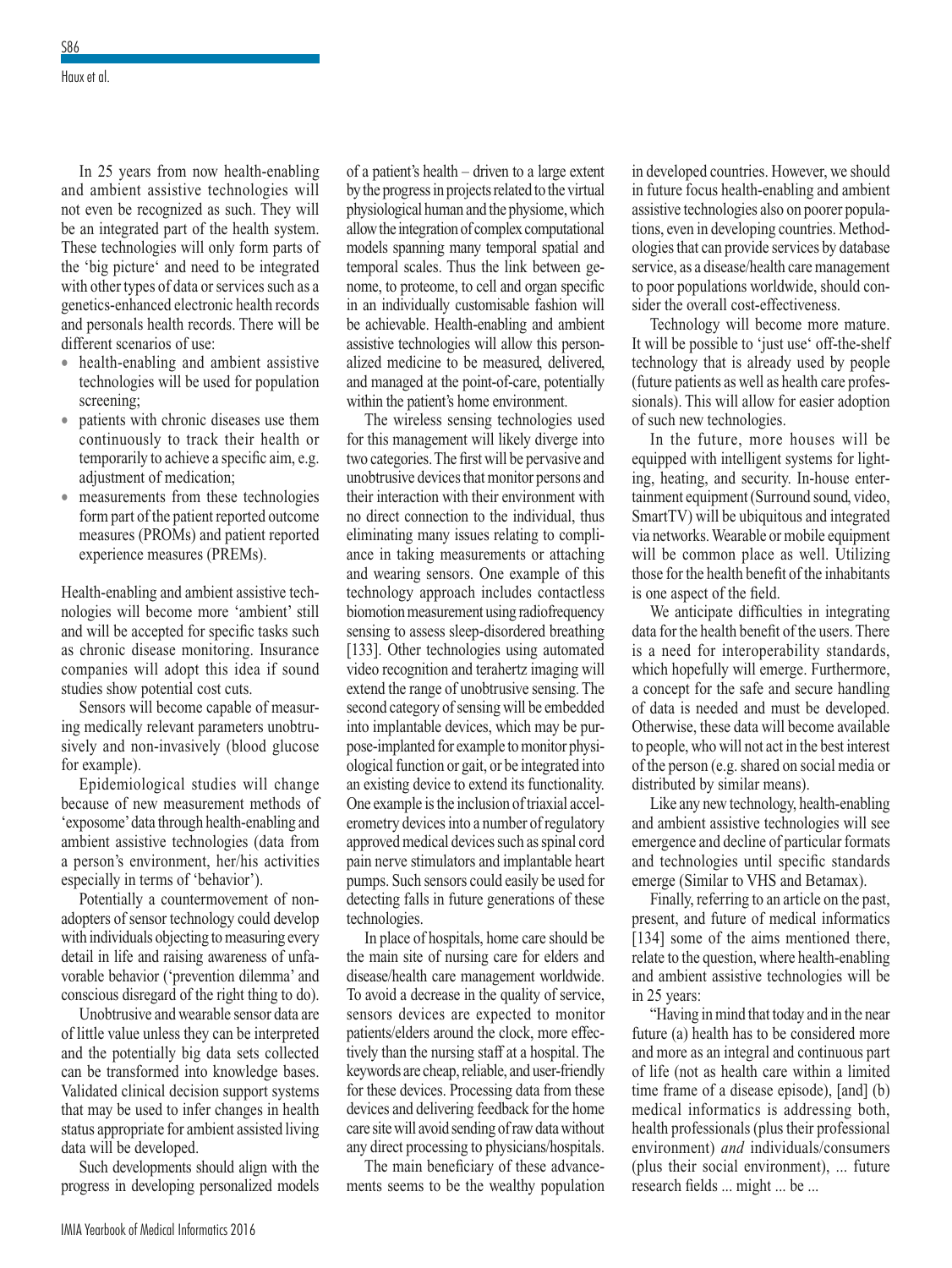- 1 seamless interactivity with automated data capture and storage for patient care, and beyond (from perception to high-level semantic concepts, related to human-human, machine-machine, as well as human-machine interaction; 'beyond' in the meaning of not being restricted to certain disease episodes); ...
- 3 patient-centered data analysis and mining (with representations of patient data based on appropriate semantic concepts);
- 4 informatics diagnostics, where informatics tools (with corresponding methodology) form the major part of the diagnostic entity;
- 5 informatics therapeutics, where informatics tools (with corresponding methodology) form the major part of the therapeutic entity;
- 6 informatics capability-enhancing extensions, both mental and physical, to overcome (e.g. age-related) functional deficits (both external or internal to the human body, serving as implanted, immersive or external assistants, and providing a person with extended memories, senses, and connectivity); ...
- 9 identifying new disease patterns (e.g. using ubiquitously available patient information and medical/health knowledge, through, e.g., pervasively measured sensor data from individuals, and, e.g., by combining such data with molecular and clinical knowledge within social and living contexts); *...*
- 11 elaborating concepts for appropriate health data bank architectures and for its organizations (allowing a range of local to global offerings for storing and maintaining personal health data);
- 12 elaborating concepts for patient-centered health information system architectures (within and in particular beyond health care institutions, allowing multiple usability of data) and its information management strategies (e.g. also considering data from ambient environments such as 'intelligent' buildings, and external, implanted or immersive body sensors);

with all these research fields being related to ... establishing and exploring the use of 'living labs'" ([134], p. 606-607).

### 6.2 Which Aspects Should be Considered?

On the question, which methodological and technological aspects as well as which political and societal aspects should be considered, authors again highlighted different aspects. As in section 6.1 the following statements are to some extent unstructured since we believed that this list is probably the best way of presenting the statements.

Health-enabling and ambient assistive technologies have, from a methodological viewpoint, the aim to improve health and health care, but we still have no evidence. Evaluation studies are needed [135]. These technologies need to be coupled to decision support. Methods to extract meaningful information to support decision making for different kinds of users are needed. From a technological viewpoint, we should consider a higher personalization of services, overcome issues of standardized data integration and interoperability (critical in regards to future decision support systems), as well as security and consent management.

Some of the most important aspects in the next 25 years will be ethical. Who owns the patient data? This is an old question in a new form. Already now patients request access to the data not only from their health records but also from implantable and wearable devices. But there is more. Who will own the value derived from this data? There is clearly a market for secondary use of patient data. More discussion on this topic can e.g. be found at [136].

The field of economics will contribute with theories and business models for two-or multi-sided markets.

In many respects the societal, political, and governance systems are major barriers to advances in this field. Even today there is a range of suitable assistive technologies that could be used extensively in patient management but are not because appropriate remuneration and health service delivery models need to be developed to accommodate the stakeholders involved in managing health through these new approaches. As newer sensing technologies become available and patients become more empowered by being able to monitor and manage their own health, the need for policy change will become even more apparent.

It can be expected that individual health, diseases, and medical costs during the course of a patient's life and lifespan will be predicted in much more detail unless there are limitations or regulations. The recent debate on the use of genomic information may also be of help to further discuss this context. Simultaneously, the threat of leaking private information has increased significantly. Not only the difficulty in obtaining health insurance, but the discrimination in marriage, employment, and career advancement could occur because of leaked data. We should develop methodologies for genome information storage, use, linking, and discarding the information.

With regard to societal aspects, it might be difficult to actually replace a physician, although we can easily imagine artificial intelligence systems' abilities to exceed a human physician's ability in the near future. We should consider societal aspects when, where, and how we can install such informatics systems into medical/health care services. Otherwise, it will be difficult to accept this advancement in medical/health care services, because clinicians do not want to be superseded in their position by artificial intelligence systems.

Technology that we describe as health-enabling technologies will merge in the everyday life of people. It will become natural for people to be observed by accompanying devices (nowadays smart phones, but that might be different in the future) and that these devices are embedded in a network of further devices owned by patients. Devices in this network will together be able to determine the status and trend of your health and wellbeing and persons will receive conscious and ambient advice on how to improve their health and wellness.

Patients should have full access to this information and should be able to share it with health care professionals. This either can be on demand, or pre-programmed in case of emergency.

The gathered information will be of great value for health care professionals. Like medical imaging or laboratory measurements today no serious health professional will ignore data gathered in a patient's everyday life. Likewise, the prescription of personalized drugs will be accompanied by the prescription of a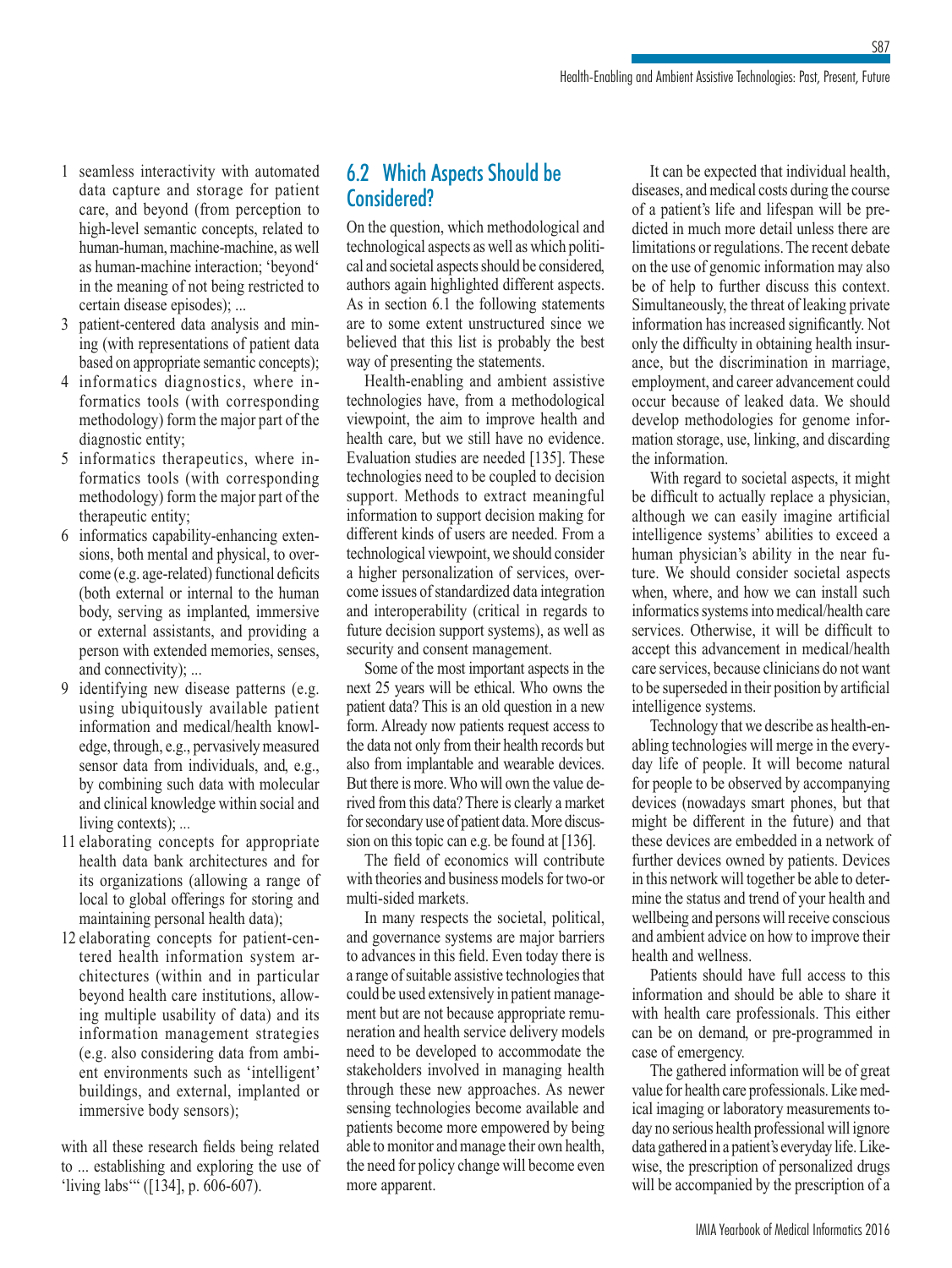computer-program that will not only remind patients of administration, but also adapt the dosage depending on a patient's current needs. Besides pharmaceutical drugs, computer based treatment will have proven its efficacy and will be established in medical routine.

It will be of importance to close the loop between research in health-enabling and ambient assistive technologies and the practice of health care and safe living. The need for studies on diagnostic relevance and therapeutic efficacy has already been mentioned several times. This will be combined with a market for products and services for such technologies (see e.g. [137]). Appropriate methodology for analysing such health-related, heterogeneous, multimodal, and multilocal data must be further developed. Aspects like using the home as additional 'setting' for health care (in addition to inpatient and outpatient settings like hospitals, nursing homes, or clinics) has to be considered, combined with further discussions on ethical, legal, and social implications, energy efficiency, and security aspects in the context of medical devices. Laws need to be adapted. In addition to patients and their care givers and health care professionals, other groups of professionals in particular in the context of living (e.g. for housing, mobility and shopping services) need to be also involved.

## 7 Some Final Remarks

It was our attempt to describe the state of the art of health-enabling and ambient assistive technologies from 1992 to today and how it has evolved across the last 25 years, as requested by the editors of this Yearbook. As mentioned in section 1.3, there are various limitations. The search strategy could be modified and the primary focus on research might have been chosen differently. Our systematic review centered on publications of the IMIA Yearbooks. Other sources might have been considered. Finally, as mentioned, we can not completely avoid subjectivity in our replies to key projects and visions as well as to lessons learned.

Are there any conclusions to be drawn? Certainly, the authors are convinced that health-enabling and ambient assistive

technologies remain an important field for future health care and for (interdisciplinary) research in biomedicine and in the health sciences. And that a person's home is becoming an important additional 'institution' for health care.

Are there any recommendations and implications for future research? We tried to outline our views on this question in section 6. To put it in a nutshell: There was a clear progress on the use of technologies. However proof of diagnostic relevance and therapeutic efficacy is still needed.

The authors agree that there is still a long way to go and that it is a worthwhile and indeed necessary path to travel. We hope and look forward to reading a respective paper on the past, present, and future of health-enabling and ambient assistive technologies (independent of what they are called then, ...) in the 50th volume of the IMIA Yearbook.

#### **Conflicts of Interest Statement**

The authors do not see any conflicts of interest.

#### **Acknowledgements**

We cordially want to thank the editors of the Yearbook, Marie-Christine Jaulent, Christoph U. Lehmann, and Brigitte Séroussi, for their strong encouragement and support, Martina Hutter for her excellent editorial assistance, and the reviewers for their very helpful comments. Last, but not least, we explicitly want to acknowledge Chris Lehmann's careful proofreading. It also helped to sharpen our paper's contents and it therefore was actually much more than proofreading.

#### References

- 1. Email of Brigitte Seroussi (also on behalf of Marie-Christine Jaulent and Christoph U. Lehmann) from February 25, 2015, to the first author.
- 2. Demiris G. Smart homes and ambient assisted living in an aging society. New opportunities and challenges for biomedical informatics. Methods Inf Med 2008;47:56-7.
- 3. Koch S, Marschollek M, Wolf KH, Plischke M, Haux R. On health-enabling and ambient-assistive technologies. What has been achieved and where do we have to go? Methods Inf Med 2009;48:29-37.
- 4. Remagnino P, Foresti GL. Ambient intelligence: a new multidisciplinary paradigm. IEEE Trans Inf Technol Biomed 2005;9:1-6.
- 5. Bardram JE, Mihailidis A, Wan D, editors. Per-

vasive computing in healthcare. Boca Raton, Fl.: CRC Press; 2007.

- 6. Saranummi N. IT applications for pervasive, personal, and personalized health. IEEE Trans Inf Technol Biomed 2008;12:1-4.
- 7. Bardram JE. Pervasive healthcare as a scientific discipline. Methods Inf Med 2008;47:178-85.
- 8. Martin S, Kelly G, Kernohan WG, McCreight B, Nugent C. Smart home technologies for health and social care support. Cochrane Database Syst Rev 2008;4:CD006412.
- 9. Bott OJ, Ammenwerth E, Brigl B, Knaup P, Lang E, Pilgram R, et al. The challenge of ubiquitous computing in health care: technology, concepts and solutions. Methods Inf Med 2005;44:473-9.
- 10. Arnrich B, Mayora O, Bardram J, Tröster G. Pervasive healthcare: paving the way for a pervasive, user-centered and preventive healthcare model. Methods Inf Med 2010;49:67-73.
- 11. Fardoun HM, Mashat AS, Lange B. New methodologies for patients rehabilitation. Methods Inf Med 2015:54:111-3.
- 12. Haux R, Howe J, Marschollek M, Plischke M, Wolf KH. Health-enabling technologies for pervasive health care: on services and ICT architecture paradigms. Inform Health Soc Care 2008;33:77-89.
- 13. Mayora O, Lukowicz P, Marschollek M. Evolving pervasive health research into clinical practice. Methods Inf Med 2014;53:380-1.
- 14. Oberg PA, Togawa T, Spelman FA. Sensors in medicine and health care. Weinheim: Wiley-VCH; 2004.
- 15. Khusainov R, Azzi D, Achumba IE, Bersch SD. Real-time human ambulation, activity, and physiological monitoring: Taxonomy of issues, techniques, applications, challenges and limitations. Sensors 2013;13:12852-902.
- 16. Marschollek M, Rehwald A, Wolf KH, Gietzelt M, Nemitz G, 6. Autor et al. Sensors vs. experts - a performance comparison of sensor-based fall risk assessment vs. conventional assessment in a sample of geriatric patients. BMC Med Inform Decis Mak 2011;11:48.
- 17. Schwickert L, Becker C, Lindemann U, Maréchal C, Bourke A, Chiari L et al.; FARSEEING Consortium and the FARSEEING Meta Database Consensus Group. Fall detection with body-worn sensors: a systematic review. Z Gerontol Geriatr 2013;46:706-19.
- 18. Chan M, Estève D, Escriba C, Campo E. A review of smart homes - present state and future challenges. Comput Methods Programs Biomed 2008;91:55-81.
- 19. Ludwig W, Wolf KH, Duwenkamp C, Gusew N, Hellrung N, Marschollek M, et al. Health-enabling technologies for the elderly - an overview of services based on a literature review. Comput Methods Programs Biomed 2012;106:70-8.
- 20. Winter A, Haux R, Ammenwerth E, Brigl B, Hellrung N, Jahn F. Health information systems - architectures and strategies. London: Springer; 2011.
- 22. Ludwig W, Wolf KH, Duwenkamp C, Gusew N, Hellrung N, Marschollek M, et al. Health information systems for home telehealth services - a nomenclature for sensor-enhanced transinstitutional information system architectures. Inform Health Soc Care 2010;35:211-25.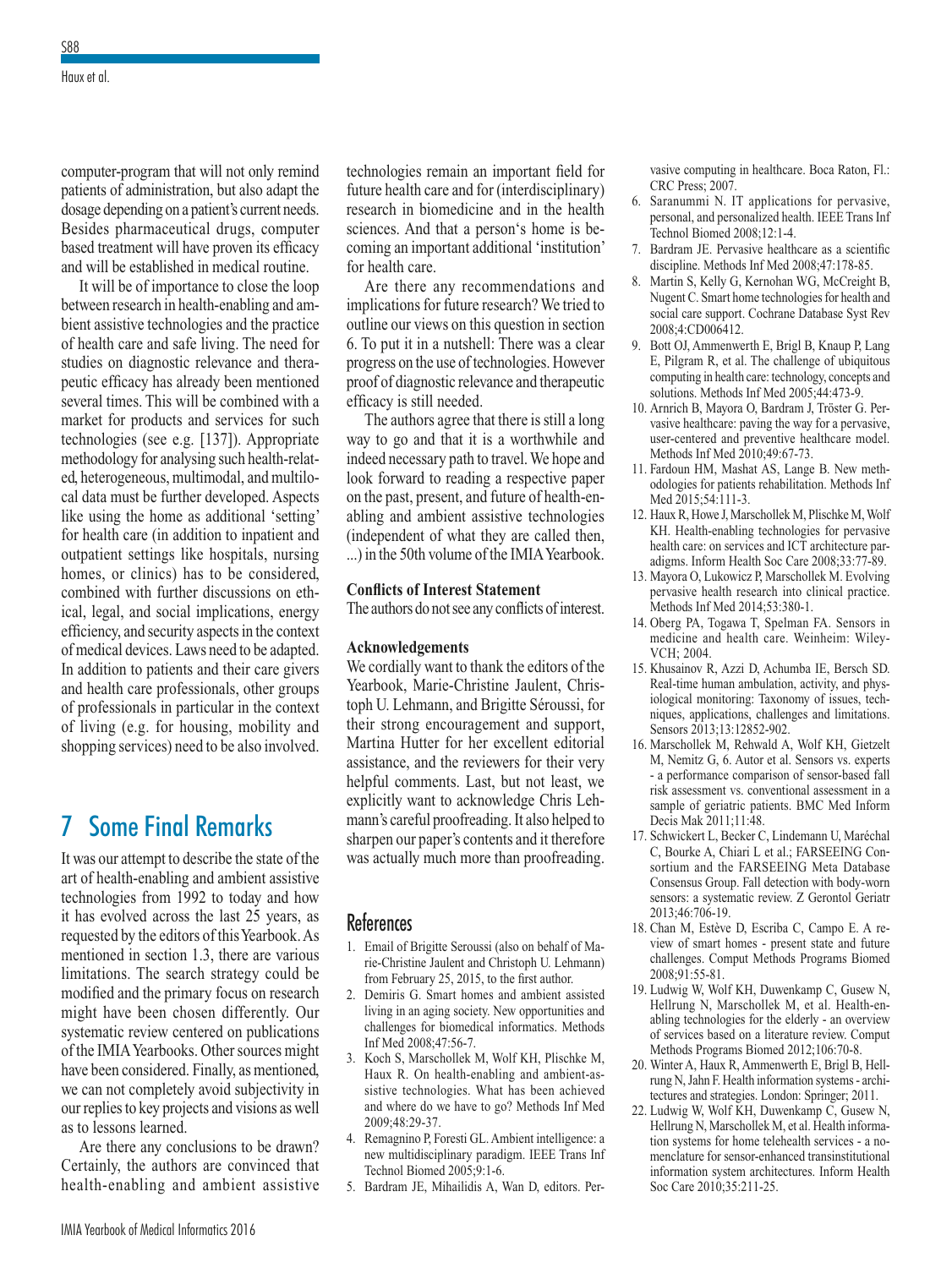- 21. Marschollek M. Recent progress in sensor-enhanced health information systems - slowly but sustainably. Inform Health Soc Care 2009;34:225-30.
- 23. Knaup P, Schöpe L. Using data from ambient assisted living and smart homes in electronic health records. Methods Inf Med 2014;53:149-51.
- 24. Haux R. Medical Informatics: past, present, future. Int J Med Inform 2010;49:599-610.
- 25. World Health Organization. eHealth series. http:// www.who.int/goe/publications/en. Last access: November 28, 2015.
- 26. Black AD, Car J, Pagliari C, Anandan C, Cresswell K, author et al. The Impact of eHealth on the Quality and Safety of Health Care: A Systematic Overview. PLoS Med 2011;8:e1000387.
- 27. Al-Shorbaji N. The World Health Assembly resolutions on eHealth: eHealth in support of universal health coverage. Methods Inf Med 2013;52:463-6.
- 28. Li Y, Owen T, Thimbleby H, Sun N, Rau PL. A design to empower patients in long term wellbeing monitoring and chronic disease management in mHealth. Stud Health Technol Inform 2013;194:82-7.
- 29. Ekeland AG, Bowes A, Flottorp S. Effectiveness of telemedicine: a systematic review of reviews. Int J Med Inform 2010;79:736-71.
- 30. Pecina JL, Hanson GJ, Van Houten H, Takahashi PY. Impact of telemonitoring on older adults health-related quality of life: the Tele-ERA study. Qual Life Res 2013;22:2315-21.
- 31. Inglis SC, Clark RA, McAlister FA, Stewart S, Cleland JG. Which components of heart failure programmes are effective? A systematic review and meta-analysis of the outcomes of structured telephone support or telemonitoring as the primary component of chronic heart failure management in 8323 patients: Abridged Cochrane Review. Eur J Heart Fail 2011;13:1028-40.
- 32. Chaudhry SI, Mattera JA, Curtis JP, Spertus JA, Herrin J, Lin Z, et al. Telemonitoring in Patients with Heart Failure. N Engl J Med 2010;363:2301-9.
- 33. Liberati A, Altman DG, Tetzlaff J, Mulrow C, Gøtzsche PC, Ioannidis JP et al. The PRISMA statement for reporting systematic reviews and meta-analyses of studies that evaluate health care interventions: explanation and elaboration. PLoS Med 2009;6:e1000100.
- 34. Haux R, Knaup P, Bauer AW, Herzog W, Reinhardt E, Überla K, et al. Information processing in healthcare at the start of the third Millennium: potential and limitations. Yearb Med Inform 2002:187-93.
- 35. Haux R, Knaup P, Bauer AW, Herzog W, Reinhardt E, Überla K, et al. Information processing in healthcare at the start of the third Millennium: potential and limitations. Methods Inf Med 2001;40:156-62.
- 36. Lukowicz P, Kirstein T, Tröster G. Wearable systems for health care applications. Yearb Med Inform 2005:236-42.
- 37. Lukowicz P, Kirstein T, Tröster G. Wearable systems for health care applications. Methods Inf Med 2004;43:232-8.
- 38. Maiolo C, Mohamed EI, Fiorani CM, De Lorenzo A. Home telemonitoring for patients with severe respiratory illness: the Italian experience. Yearb Med Inform 2005:243-7.
- 39. Maiolo C, Mohamed EI, Fiorani CM, De Lorenzo A. Home telemonitoring for patients with severe respiratory illness: the Italian experience. J Telemed Telecare 2003;9:67-71.
- 40. Schek H-J. Ubiquitous computing and pervasive health care. Yearb Med Inform 2005:1-3.
- 41. Tröster G. The agenda of wearable healthcare. Yearb Med Inform 2005:125-38.
- 42. Anliker U, Ward JA, Lukowicz P, Tröster G, Dolveck F, Baer M, et al. AMON: a wearable multiparameter medical monitoring and alert system. Yearb Med Inform 2006:55 (summary).
- 43. Anliker U, Ward JA, Lukowicz P, Tröster G, Dolveck F, Baer M, et al. AMON: a wearable multiparameter medical monitoring and alert system. IEEE Trans Inf Technol Biomed 2004;8:415-27.
- 44. Cappuccio FP, Kerry SM, Forbes L, Donald A. Blood pressure control by home monitoring: meta-analysis of randomised trials. Yearb Med Inform 2006:18 (summary).
- 45. Cappuccio FP, Kerry SM, Forbes L, Donald A. Blood pressure control by home monitoring: meta-analysis of randomised trials. BMJ 2004;329(7458):145. Erratum in: BMJ 2004;329(7464):499.
- 46. Kuhn KA, Wurst SH, Bott OJ, Giuse DA. Expanding the scope of health information systems. Challenges and developments. Yearb Med Inform 2006:43-52.
- 47. Stefanov DH, Bien Z, Bang WC. The smart house for older persons and persons with physical disabilities: structure, technology arrangements, and perspectives. Yearb Med Inform 2006:56 (summary).
- 48. Stefanov DH, Bien Z, Bang WC. The smart house for older persons and persons with physical disabilities: structure, technology arrangements, and perspectives. IEEE Trans Neural Syst Rehabil Eng 2004;12:228-50.
- 49. Istrate D, Castelli E, Vacher M, Besacier L, Serignat JF. Information extraction from sound for medical telemonitoring. Yearb Med Inform 2007:72 (summary).
- 50. Istrate D, Castelli E, Vacher M, Besacier L, Serignat JF. Information extraction from sound for medical telemonitoring. IEEE Trans Inf Technol Biomed 2006;10:264-74.
- 51. Konstantas D. An overview of wearable and implantable medical sensors. Yearb Med Inform 2007:66-9.
- 52. Pärkkä J, Ermes M, Korpipää P, Mäntyjärvi J, Peltola J, Korhonen I. Activity classification using realistic data from wearable sensors. Yearb Med Inform 2007:72-3 (summary).
- 53. Pärkkä J, Ermes M, Korpipää P, Mäntyjärvi J, Peltola J, Korhonen I. Activity classification using realistic data from wearable sensors. IEEE Trans Inf Technol Biomed 2006;10:119-28.
- 54. Shea S, Weinstock RS, Starren J, Teresi J, Palmas W, Field L, et al. A randomized trial comparing telemedicine case management with usual care in older, ethnically diverse, medically underserved patients with diabetes mellitus. Yearb Med Inform 2007:33 (summary).
- 55. Shea S, Weinstock RS, Starren J, Teresi J, Palmas W, Field L, et al. A randomized trial comparing telemedicine case management with usual care in older, ethnically diverse, medically underserved

patients with diabetes mellitus. J Am Med Inform Assoc 2006;13:40-51.

S89

- 56. Demiris G, Hensel BK. Technologies for an aging society: a systematic review of "smart home" applications. Yearb Med Inform 2008:33-40.
- 57. Logan AG, McIsaac WJ, Tisler A, Irvine MJ, Saunders A, Dunai A, et al. Mobile phone-based remote patient monitoring system for management of hypertension in diabetic patients. Yearb Med Inform 2008: 31 (summary).
- 58. Logan AG, McIsaac WJ, Tisler A, Irvine MJ, Saunders A, Dunai Aet al. Mobile phone-based remote patient monitoring system for management of hypertension in diabetic patients. Am J Hypertens 2007;20:942-8.
- 59. Zheng JW, Zhang ZB, Wu TH, Zhang Y. A wearable mobihealth care system supporting real-time diagnosis and alarm. Yearb Med Inform 2008 66 (summary).
- 60. Zheng JW, Zhang ZB, Wu TH, Zhang Y. A wearable mobihealth care system supporting real-time diagnosis and alarm. Med Biol Eng Comput 2007;45:877-85.
- 61. O'Shea SI, Arcasoy MO, Samsa G, Cummings SE, Thames EH, Surwit RS, et al. Direct-to-patient expert system and home INR monitoring improves control of oral anticoagulation. Yearb Med Inform 2010:46 (summary).
- 62. O'Shea SI, Arcasoy MO, Samsa G, Cummings SE, Thames EH, Surwit RS, et al. Direct-to-patient expert system and home INR monitoring improves control of oral anticoagulation. J Thromb Thrombolysis 2008;26:14-21.
- 63. Demiris G, Thompson H. Smart homes and ambient assisted living applications: from data to knowledge-empowering or overwhelming older adults? Yearb Med Inform 2011:51-7.
- 64. Maeder AJ, Gogia SB, Hartvigsen G. Next generation telehealth. Yearb Med Inform 2011:15-20.
- 65. Stroetmann V, Thiel R, Stroetmann KA, Wilson P, Romao M, Strubin M. Understanding the role of device level interoperability in promoting health - lessons learned from the SmartPersonalHealth Project. Yearb Med Inform 2011:87-91.
- 66. Akay YM, Akay M, Welkowitz W, Semmlow JL, Kostis JB. Noninvasive acoustical detection of coronary artery disease: a comparative study of signal processing methods. IEEE Trans Biomed Eng 1993;40:571-8.
- 67. Ishijima M. Cardiopulmonary monitoring by textile electrodes without subject-awareness of being monitored. Med Biol Eng Comput 1997;35:685-90.
- 68. Doughty K, Lewis R, McIntosh A. The design of a practical and reliable fall detector for community and institutional telecare. J Telemed Telecare 2000; 6 Suppl 1:S150-4.
- 69. Schwarzer G, Vach W, Schumacher M. On the misuses of artificial neural networks for prognostic and diagnostic classification in oncology. Stat Med 2000;19:541-61.
- 70. Budinger TF. Biomonitoring with wireless communications. Annu Rev Biomed Eng 2003;5:383-412.
- 71. Heckerling PS, Gerber BS, Tape TG, Wigton RS. Entering the black box of neural networks. Methods Inf Med 2003;42:287-96.
- 72. Lymberis A, Olsson S. Intelligent biomedical clothing for personal health and disease manage-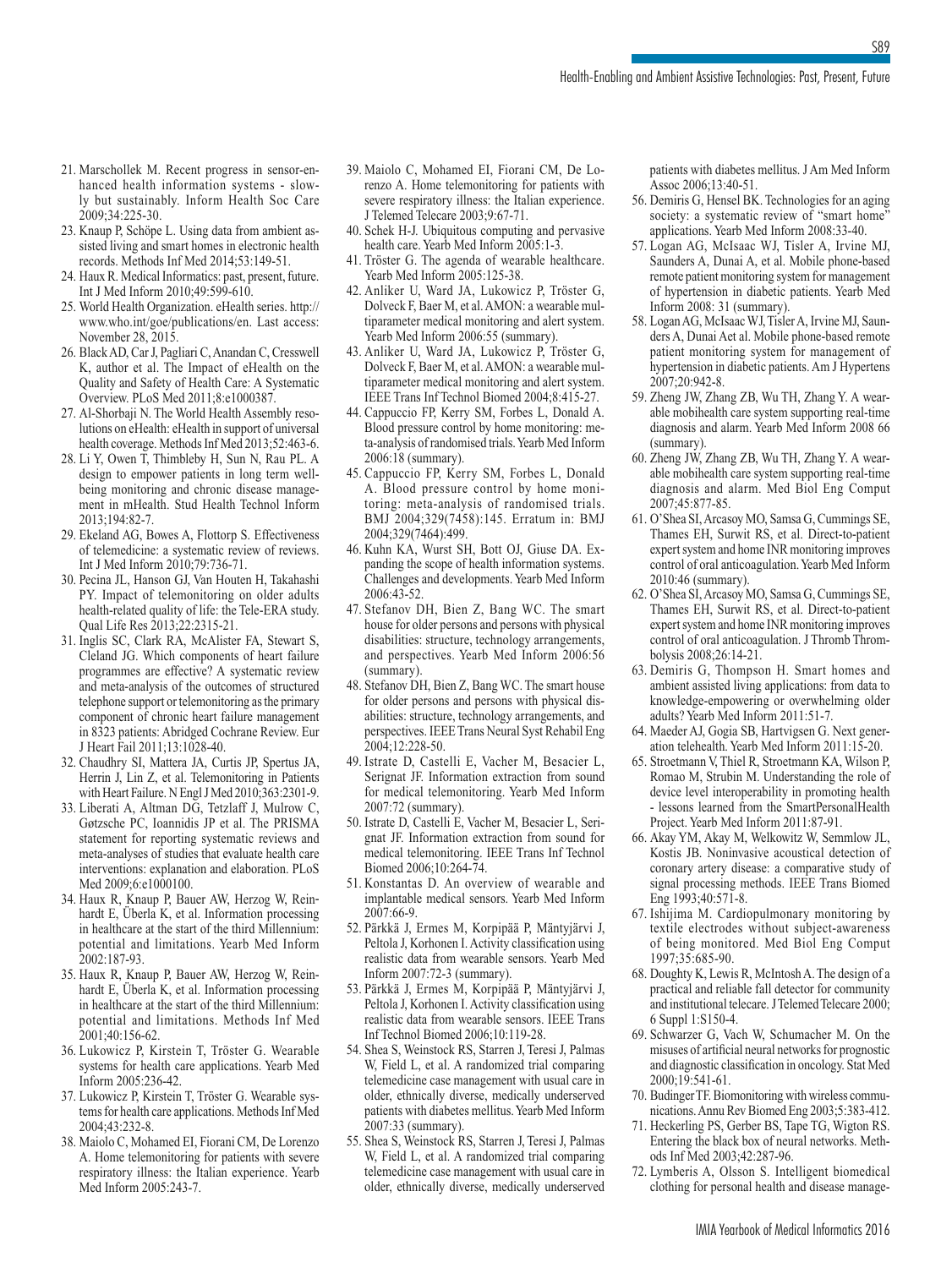ment: state of the art and future vision. Telemed J E Health 2003 Winter;9:379-86.

- 73. Winters JM, Wang Y, Winters JM. Wearable sensors and telerehabilitation. IEEE Eng Med Biol Mag 2003;22:56-65.
- 74. Saranummi N. IT applications for pervasive, personal, and personalized health. IEEE Trans Inf Technol Biomed 2008;12:1-4.
- 75. Celler BG, Earnshaw W, Ilsar ED, Betbeder-Matibet L, Harris MF, Clark R, et al. Remote monitoring of health status of the elderly at home. A multidisciplinary project on aging at the University of New South Wales. Int J Biomed Comput 1995;40:147-55.
- 76. Intille SS. Designing a home of the future. IEEE Pervasive Computing 2002 (April-June):80-6.
- 77. Intille SS. The goal: smart people, not smart homes. In: Nugent C, Augusto JC, editors. Smart Homes and Beyond, Amsterdam: IOS; 2006.
- 78. Gómez EJ, Hernando Pérez ME, Vering T, Rigla Cros M, Bott O, et al. The INCA system: a further step towards a telemedical artificial pancreas. IEEE Trans Inf Technol Biomed 2008;12:470-9.
- 79. Darkins A, Ryan P, Kobb R, Foster L, Edmonson E, Wakefield B, et al. Care Coordination/Home Telehealth: the systematic implementation of health informatics, home telehealth, and disease management to support the care of veteran patients with chronic conditions. Telemed J E Health 2008;14:1118-26.
- 80. Project HealthDesign. http://www.projecthealthdesign.org/projects. Last access: November 28, 2015
- 81. Haux R, Hein A, Eichelberg M, Appell JE, Appelrath HJ, Bartsch C, et al. The Lower Saxony research network design of environments for ageing: towards interdisciplinary research on information and communication technologies in ageing societies. Inform Health Soc Care 2010;35:92-103.
- 82. http://www.fit4age.org. Last access: November 28, 2015.
- 83. http://www.oasis-project.eu. Last access: November 28, 2015.
- 84. Healy JC. The WHO eHealth Resolution. eHealth for All by 2015? Methods Inf Med 2007;46:2-3.
- 85. Al-Shorbaji N. The World Health Assembly Resolutions on eHealth: eHealth in support of universal health coverage. Methods Inf Med 2013;52:463-6.
- 86. Demiris G, Thompson HJ. Mobilizing Older Adults: Harnessing the Potential of Smart Home Technologies. Contribution of the IMIA Working Group on Smart Homes and Ambient Assisted Living. Yearb Med Inform 2012:94-9.
- 87. Gogia SB, Maeder A, Meher S, Mars M, Hartvigsen G, Kuthiala A. Using Personal Handheld Computing Devices for Personalizing Healthcare. Yearb Med Inform 2012:74-8.
- 88. Khushaba RN, Kodagoda S, Lal S, Dissanayake G. Driver drowsiness classification using fuzzy wavelet-packet-based feature-extraction algorithm. Yearb Med Inform 2012:102 (summary).
- 89. Khushaba RN, Kodagoda S, Lal S, Dissanayake G. Driver drowsiness classification using fuzzy wavelet-packet-based feature-extraction algorithm. IEEE Trans Biomed Eng 2011;58:121-31.
- 90. Koch S, Vimarlund V. Critical advances in bridging personal health informatics and clinical informatics. Yearb Med Inform 2012:48-55.
- 91. Leong TY. Toward patient-centered, personalized

and personal decision support and knowledge management: a survey. Yearb Med Inform  $2012 \cdot 104 - 12$ 

- 92. Paton C, Hansen M, Fernandez-Luque L, Lau AY. Self-Tracking, Social Media and Personal Health Records for Patient Empowered Self-Care. Yearb Med Inform 2012:16-24.
- 93. Wac K. Smartphone as a personal, pervasive health informatics services platform: literature review. Yearb Med Inform 2012:83-93.
- 94. Abbott PA, Liu Y. A scoping review of telehealth. Yearb Med Inform 2013:51-8.
- 95. Jeong S, Youn CH, Shim EB, Kim M, Cho YM, Peng L. An integrated healthcare system for personalized chronic disease care in home-hospital environments. Yearb Med Inform 2013:65-6 (summary).
- 96. Jeong S, Youn CH, Shim EB, Kim M, Cho YM, Peng L. An integrated healthcare system for personalized chronic disease care in home-hospital environments. IEEE Trans Inf Technol Biomed 2012;16:572-85.
- 97. Klasnja P, Pratt W. Healthcare in the pocket: mapping the space of mobile-phone health interventions. Yearb Med Inform 2013:66 (summary).
- 98. Klasnja P, Pratt W. Healthcare in the pocket: mapping the space of mobile-phone health interventions. J Biomed Inform 2012;45:184-98.
- 99. McCoy AB, Wright A, Eysenbach G, Malin BA, Patterson ES, Xu H, et al. State of the art in clinical informatics: evidence and examples. Yearb Med Inform 2013:13-9.
- 100. Capozzi D, Lanzola G. A generic telemedicine infrastructure for monitoring an artificial pancreas trial. Yearb Med Inform 2014:56-7 (summary).
- 101. Capozzi D, Lanzola G. A generic telemedicine infrastructure for monitoring an artificial pancreas trial. Comput Methods Programs Biomed 2013;110:343-53.
- 102. Carrault G, Mabo P. Are electronic cardiac devices still evolving? Yearb Med Inform 2014:128-34.
- 103. Hansen MM, Miron-Shatz T, Lau AY, Paton C. Big Data in Science and Healthcare: A Review of Recent Literature and Perspectives. Yearb Med Inform 2014:21-6.
- 104. Luna D, Mayan JC, García MJ, Almerares AA, Househ M. Challenges and potential solutions for big data implementations in developing countries. Yearb Med Inform 2014: 36-41.
- 105. Redmond SJ, Lovell NH, Yang GZ, Horsch A, Lukowicz P, Murrugarra L, et al. What does big data mean for wearable sensor systems? Yearb Med Inform 2014:135-42.
- 106. Safran C. Reuse of clinical data. Yearb Med Inform 2014:52-4.
- 107. Vimarlund V, Wass S. Big data, smart homes and ambient assisted living. Yearb Med Inform 2014:143-9.
- 108. PewResearchCenter. http://www.pewinternet. org/2013/01/28/tracking-for-health/. Last access: November 28, 2015.
- 109. http://quantifiedself.com/symposium/Symposium-2014/QSPublicHealth2014\_Report.pdf. Last access: November 28, 2015.
- 110. Steventon A, Bardsley M, Billings J, Dixon J, Doll H, 6. author et al; Whole System Demonstrator Evaluation Team. Effect of telehealth on

use of secondary care and mortality: findings from the Whole System Demonstrator cluster randomised trial. BMJ 2012 Jun 21;344:e3874.

- 111. Marschollek M, Becker M, Bauer J, Bente P, Dasenbrock L, Elbers K, et al. Multimodal activity monitoring for home rehabilitation of geriatric fracture patients – feasibility and acceptance of sensor systems in the GAL-NATARS- Study. Inform Health Soc Care 2014;39:262-71.
- 112. Haux R, Hein A, Kolb G, Künemund H, Eichelberg M, Appell JE, et al; Lower Saxony Research Network GAL. Information and communication technologies for promoting and sustaining quality of life, health and self-sufficiency in ageing societies - outcomes of the Lower Saxony Research Network Design of Environments for Ageing (GAL). Inform Health Soc Care 2014;39:166-87.
- 113. German National Cohort (GNC) Consortium. The German National Cohort: aims, study design and organization. Eur J Epidemiol 2014;29:371-82.
- 114. UK Biobank, http://www.ukbiobank.ac.uk. Last access: November 28, 2015.
- 115. Building Automation by a Scalable & Intelligent System (BASIS) project. https://www.ida.ing. tu-bs.de/en/research/projects/basis/. Last access: November 28, 2015.
- 116. Ahmed A, Inoue S, Kai E, Nakashima N, Nohara Y. Portable Health Clinic: A pervasive way to serve the unreached community for preventive healthcare. In: Streitz N, Stephanidis C, editors. DAPI/HCII 2013, 265-74. Heidelberg: Springer; 2013.
- 117. Nakashima N, Hiramatsu T, Ghosh PP, Islam R, Kobayashi K, Inoguchi T. Evaluation of "Portable Health Clinic" with BAN standard for 10K subjects in Bangladesh. Conf Proc IEEE Eng Med Biol Soc 2013;2013:1672-5.
- 118. Nakashima N, Nohara Y, Ahamed A, Kuroda M, Inoue S, Ghosh PP, et al. An affordable, usable and sustainable preventive healthcare system for unreached people in Bangladesh. Stud Health Technol Inform 2013;192:1051.
- 119. Shany T, Wang K, Liu Y, Lovell NH, Redmond SJ. Are we stumbling in our quest to find the best predictor? Over-optimism in sensor-based models for predicting falls in older adults, Healthcare Technology Letters 2015;2(4):79-88.
- 120. Valenza G, Citi L, Gentili C, Lanatá A, Scilingo EP, Barbieri R. Point-process nonlinear autonomic assessment of depressive states in bipolar patients. Methods Inf Med 2014;53:296-302.
- 121. Maier C, Wenz H, Dickhaus H. Robust detection of sleep apnea from Holter ECGs. Joint assessment of modulations in QRS amplitude and respiratory myogram interference. Methods Inf Med 2014;53:303-7.
- 122. Migliorini M, Kortelainen JM, Pärkkä J, Tenhunen M, Himanen SL, Bianchi AM. Monitoring nocturnal heart rate with bed sensor. Methods Inf Med 2014;53:308-13.
- 123. Wang C, Lu W, Narayanan MR, Redmond SJ, Lovell NH. Low-power technologies for wearable telecare and telehealth systems: A review. Biomedical Engineering Letters 2015;5:1-9.
- 124. Shany T, Redmond SJ, Narayanan M, Lovell NH. Sensors-based wearable systems for monitoring of human movement and falls, IEEE Sensors